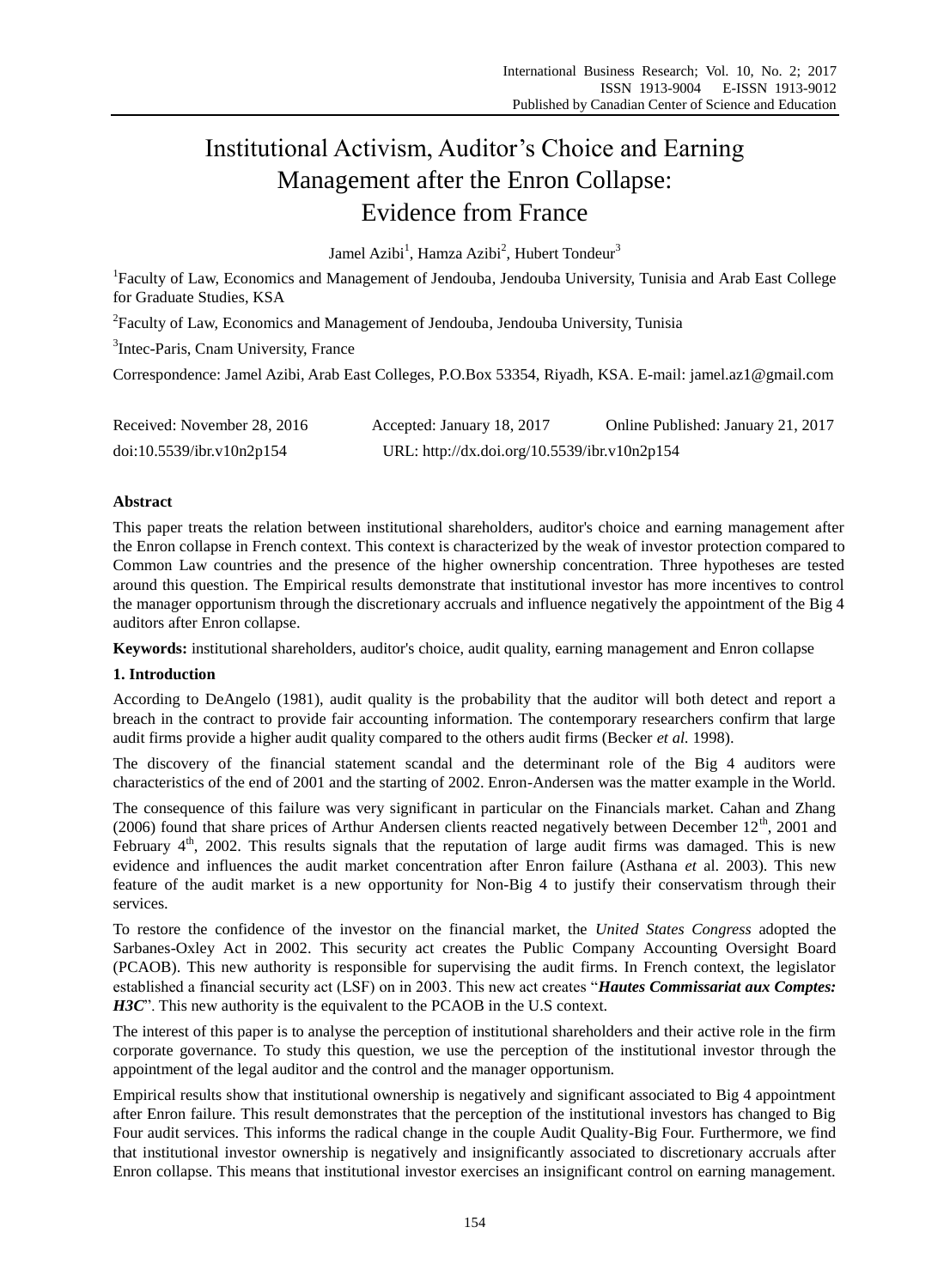This is due to the effectiveness of others corporate governance mechanisms in French context.

The remainder of this paper is organised as follows. Section 2 describes the the reforms of audit profession in the French context after the Security Law of 2003. Section 3 develops hypotheses related to the auditors' choice and institutional ownership after the Enron failure. Section 4 presents the audit quality differences through the discretionary accruals between Big 4 and Non-Big 4 after Enron collapse. Section 5 presents the sample and methodology, and section 6 demonstrates the empirical results. The last section summarizes the empirical findings and conclusion.

## **2. The Reforms of the Audit Profession in France after the Law Security Act of 2003**

After the disclosure of the Enron failure, two major reactions recorded. The first related to the market reaction. The first study on this subject realized Chaney and Philipich (2002). They investigated the effect of the Enron audit failure on the reputation of Arthur Andersen clients only through the negative effects on stock prices. They find that Andersen's clients suffered from a significant negative reaction during key disclosure about Enron and Andersen. In the same perspective, Callen and Morel (2002) compared the daily stock returns of Andersen's clients with a control sample of other Big 5 auditors' clients over the period from October 2001 to January 2002. They showed that in the month when the failure of Enron was announced, Andersen brand name was negatively affected. In the same way, Krishnamurthy and al,. (2002) find that the market reaction reacted more negatively than when the news about Andersen was announced. They also noted that the market reacted more negatively to Andersen client than other Big 4 auditor clients. Cahan and Zhang (2006) studied the reaction of prices of actions of Andersen customers outside the United States (521 clients in 38 different countries). They find that the share prices of Andersen's clients reacted negatively between December 12<sup>th</sup>, 2001 and February 4<sup>th</sup>, 2002. Nelson et al. (2008) find that the stock of Andersen clients reacted more negatively relative to Big 4 clients. Those negative reactions demonstrate that Big 4 lost their brand name and reputation after Enron collapse. To resume, the results of those last studies attest the presence of the negative effect of the Enron-Andersen failure on the financial market. This is due to a lack of user confidence in the financial statement certified by the Big 4 auditor.

The second reaction is related to the development of the new legal rules on corporate governance. In 30<sup>th</sup> July 2002, the United Stated Congress adopted the Sarbanes-Oxley Act (Public Law 107-204-July 30, 2002- 116 STAT.745). This new reform establishes new procedures of control to enforce audit, attestation, quality control and ethics standards. This mission is confided to the Public Company Accounting Oversight Board (PCAOB). This new independent authority possesses the right to impose the disciplinary measures if the audit firms do not respect the standards. The main goal of this appealing reform since 1934 is to establish the confidence on the financial market and protect the investors after the disclosure of the scandals series at the end of 2002.

In French context, a similar financial law was adopted in France in august 2003. This security act focuses on the financial transparency and improves the corporate governance mechanisms. This new reform in France establishes the H3C (*Hautes Commissariat aux Comptes*). This new authority is the equivalent of the PCAOB in United States. His role is to assure auditor independence and guarantee the respect of the ethics standards through permanent inspections and disciplinary measures (Azibi and al.2016).

From the same perspectives of the legislative reform, the European Parliament established new procedures of control through the European Directive. This reform of the audit profession insists on the importance of the ethical and the auditor independence (Directive of European Parliament, 2006).

#### **3. The Relation between Institutional Ownership and Big 4 Appointment after the Enron Collapse**

The certification of the financial statement by independent and competent auditor reduce reduces the likelihood of information asymmetries between users of this information. Palmrose (1988) find that audit report is a key factor of market reaction. This reaction depends on the auditor reputation. The practice shows the presence of the difference in audit services between big and small audit firms. This is due to the audit quality. DeAngelo (1981) defines this notion as the probability that the auditor will both detect and report a breach in the contract to provide fair accounting information. The independence and competence are two main characteristics of audit quality. Thee majority of last studies confirms that audit quality services are related to the Big 4 auditor. Simunic and Stein (1987) and Francis and Wilson (1988) suggested that large audit firm had established a brand name and they have incentives to protect their reputation on the audit market. Becker *et al.*(1998) confirmed this resultants. They demonstrated that Big 4 clients had less earning management compared to the Non-Big 4 clients in the United Stated context. Similarly, Francis et al. (1999) find that Big 4 auditors constraining aggressive and potentially opportunistic reporting of accruals for large enterprises listed on the NASDAQ over the period 1975-1994. This is mainly due to their human and financial resources.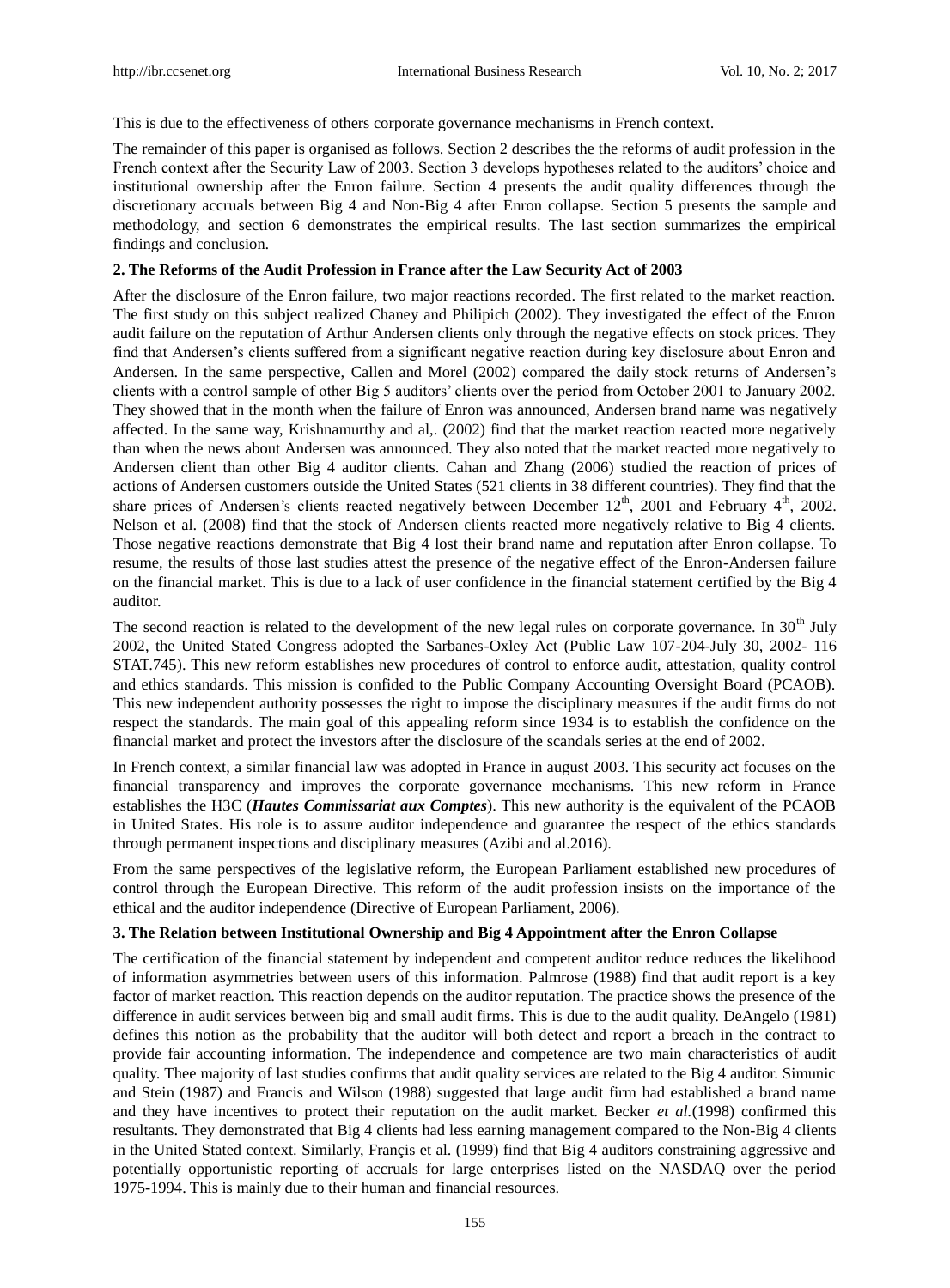*A priori,* the archival audit studies focused on the determinants of auditor choice in various contexts. Ownership structure is one of these variables. DeFond, (1992), Francis and Wilson (1988) Watts and Zimmerman (1986) demonstrate that the ownership structure influences the choice of the large audit firm. Guedhami and Pittman (2006) find that large auditor don't reduce ownership concentration in international analyses over 31 countries. Wang, *et al.* (2008) studied the choice of auditors in China. Empirical results showed that State Owned Enterprises and non State Owned Enterprises appoint small auditors. In the same context, Jun Lin and Liu (2009) treat the choice of auditor during a period of 2001- 2004. They find that chinos firms with large controlling shareholders are less to hire Top 10 auditors. Ashbaugh and Warfield (2003) studied audit demand in Germany. They find a positive relationship between ownership dispersion and audit quality. Finally, Lenox (2005) investigated the relation between audit quality and management ownership in the United Kingdom. He fined a negative correlation between shares held by managers and audit quality.

The development of the institutional investor and their role in this last decade is very significant. This group of shareholders is characterized by their ability to carry out financial analysis of their needs information quality. Since the end of 1990, institutional investors have adopted active monitoring hypotheses in management (Gillan and Starks, 2000). Otherwise, the presence of institutional investor became one of the important characteristics of the financial market. The institutional investors use their ownership to pressure manager to act in the best of the shareholders. Maug (1998) notes that the decision of institutional investor is partially a function of share held by this group of investor. McConnell and Servaes (1990) find that the ownership of institutional investor is positively associated to the firm performance measured by the Tobin's Q. Generally, major of last researches confirm this relation.

Contrary to this deduction, Chen et al. (2006) suggests that institutional investors (pension funds, insurance companies, mutual funds) provide little monitoring in China context. It is clear that the role of institutional investor varied through countries, but their presence in the ownership structure influences the way in which management is monitored.

To resolve agency problem, Carcello et al. (2002) and Abott et al. (2003) suggest that audit quality presented by big audit firm mitigate agency cost and the likelihood of irregular and fraudulent financial statement. Otherwise, institutional investors choose the Big 4 to reduce agency problems. This monitor increases when the environment is characterized by the less legal protection. According to LaPorta et *al.* (1998), France suffers from a lack of investor protection. For this reason, institutional investors are active monitor (Wall Street Journal, 1995, 1996, 1997) in French context. This role became important after the Enron failure. This situation can influence the perception of the institutional investor on Big 4 services. Our first hypothesis is presented as follows:

**Hypothesis 1:** The perception of institutional investor changed to Big 4 after Arthur Andersen LLP role in Enron collapse.

## **4. The Institutional Monitoring Activity after the Enron Collapse**

The majority of previous researches demonstrated that Big 4 audit firms have a high level of audit skills. DeFond and Jiambalvo (1993) demonstrated that audit and accounting practices affect the relationship between enterprises and theirs auditors and increase conflicts of interest. They showed that Big 4 resists to managers pressures and maintain their independent opinions. Becker et al*.* (1998) treated the audit quality differences through the discretionary accruals between Big 4 clients and Non-Big 4 clients in the United States context in 1993. They concluded that the corporation audited by Big 4 had less earning management compared to the corporation audited by small audit firm. Related to the last empirical findings, Françis et al. (1999) found that Big 4 auditors constraining aggressive and potentially opportunistic reporting of accruals for large enterprises listed on the NASDAQ between 1975 and 1994. Butler *et* al. (2004) investigated the relation between audit opinion modifications and discretionary accruals. They use Jones Model (1991) cross-section. The results indicated that there is a positive relation between modification of auditor opinions and the abnormal accruals. In sum, Big 4 have a greater ability to detect the accounting problems and the financial statements certified by this group of auditors had less earning management (Jeong and Rho, 2004).

The failure of Enron Co. at the end of 2001 demonstrated that one of large audit firms is not independent in their opinions. Arthur Andersen LLP expressed unqualified opinions on Enron financial statements. This situation increases the incentives of the institutional investor to appreciate their monitoring activity and influence the management choice. According to the McConnel and Servaes (1990), they find a significant positive relation between the share detained by the institutional investor and the financial performance of the corporation. Simith (1996), Gadhoum (2000) report a positive relation between corporate performance and institutional shareholdings. The explanation of this last empirical finding was advanced by Monks and Minow (1995). They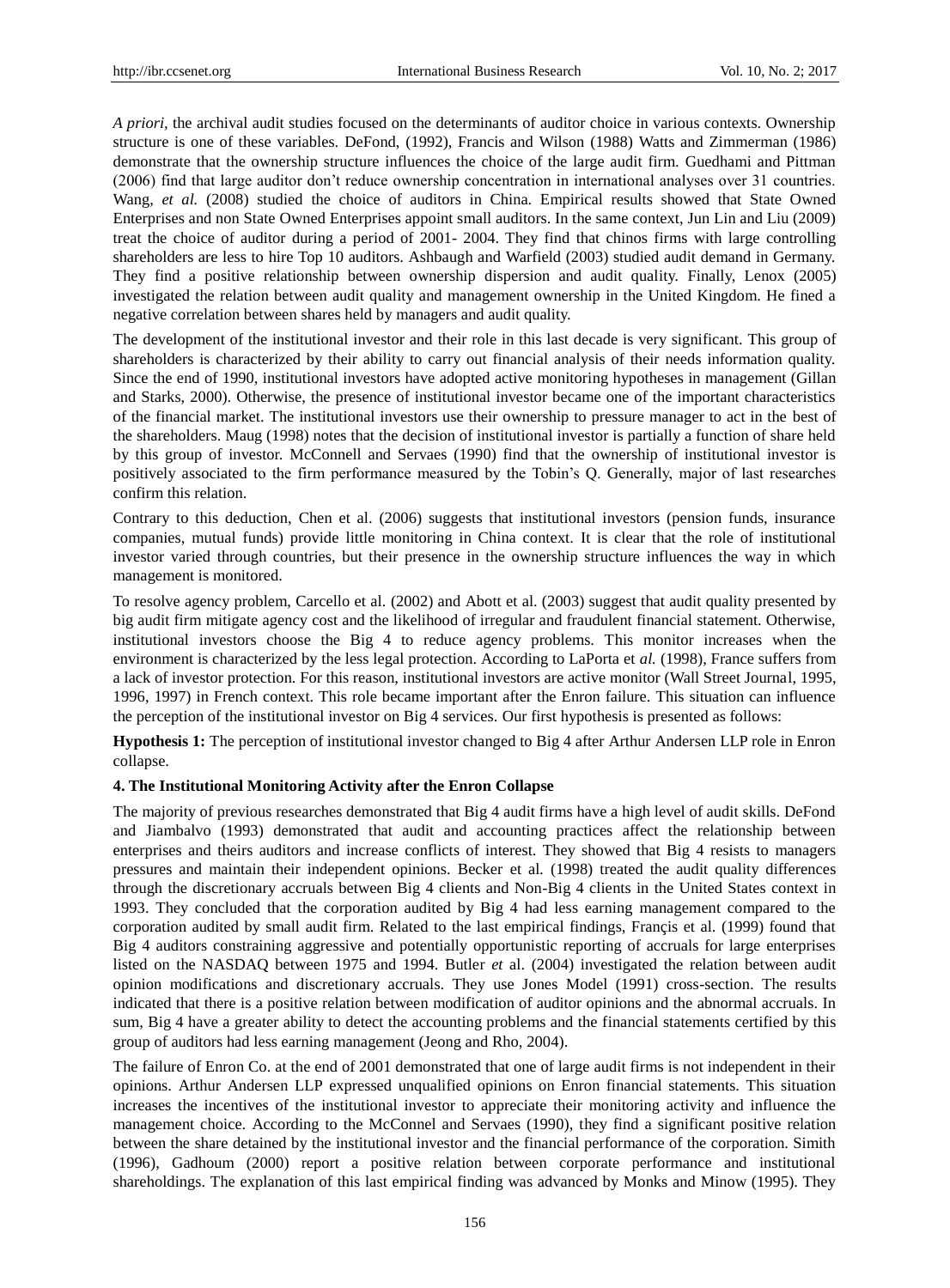suggest that institutional investors have the ability to monitor the manager decision. In the same way, Shleifer and Vishny (1997) used a comparative analysis across countries and they find that institutional share-holders influence corporate managers' decisions. It's important to note that the manager decision depends on the accounting choices and methods. For this reason, audit firms control the accounting methods used by the managers after the Enron failure. Specifically, Big 4 audit firms did not accord a flexibility choice of accounting methods to the managers (Francis et al, 1999) after the Enron Scandal, and the institutional investor increase their control to the management firm. Our second and third hypotheses are presented as follows:

**H2: After the Enron scandal, Non-Big 4 clients report the same level of the discretionary accruals as the Big 4 clients in French context.**

## **H3: Institutional investors have more incentives to control the manager opportunism through the discretionary accruals after Enron collapse.**

## **5. Methodology**

## *5.1 Sample Selection*

The sample selected is composed of 140 French enterprises listed on SBF 250. Four criteria used for the selection sample in this study. First, every identified corporation must have all interest variables in Thomson Financial data bases over 2000-2007. Second, every corporation must have its annual reports available to identify the institutional investor's ownerships and their nationality. Third, banks, insurance companies and financial enterprises are excluded due to their accounting specificities and financial legislation. 141 French corporations examined over a period of six years, from 2000 to 2007 (1128 observations enterprise-year). The major percentage of our simple is operating in the services and electronics. This means that these corporations invest a higher amount in intangible assets and adopt *Resource Based View* theory in their organisation.

Table 1. Sample characteristic

| Sector                                      | Worldscope Code | N   |  |
|---------------------------------------------|-----------------|-----|--|
| Automotive                                  | 1900            | 6   |  |
| Construction                                | 2800            | 6   |  |
| Chemicals, Drugs, Cosmetics and Health Care | 3400-2500       | 8   |  |
| Electrical                                  | 3720            | 8   |  |
| Electronics                                 | 4000            | 18  |  |
| Food                                        | 4600-2200       | 6   |  |
| Metal, Oil and Gas                          | 5500-5800       | 9   |  |
| Recreation                                  | 6700            | 7   |  |
| Retailers                                   | 7000            | 8   |  |
| Service                                     | 8580-8510       | 31  |  |
| Wholesalers                                 | 8591            | 14  |  |
| Others                                      | 3100            | 19  |  |
| Total                                       |                 | 140 |  |

*5.2 Variables Definition* 

We use two different models in this study. The first one related to the auditor choice after Enron scandal. The dependent variable in this model is variable dummy, 1 if auditor is one of the Big 4 audit firms, 0 otherwise. We note that French law obliges enterprises to appoint two auditors. The assistant auditor does have a great effect on audit legal mission (Piot, 2003). In order to test our first hypothesis, we use the detention of major institutional investor to detect the perception of this group of investors to large audit firm after Enron collapse. According to following prior research, we use a Probit model in our first regression. Our model is as follows:

If 
$$
0 < B
$$
ig  $4 \le 2$ ;   
If Big  $4 < 1$ ,   
Big  $4 < 1$ ,   
Big  $4 = 0$ 

$$
Big \ 4 = a_0 + \beta_1 INST + \beta_2 LTD + \beta_3 ASTR + \beta_4 AGE + \beta_5 SIZE + \beta_6 SIZE^2 + \beta_7 ORG + \beta_8 GRW + \beta_9 T
$$
  
RISK + +  $\beta_{10} O RISK + \beta_{11} MOM + \beta_{12} ROA + \zeta$  (1)

## **Dependent variable**

Big 4: Dummy variable, which equal 1 if one of the two legal auditors is one of the Big 4 network, 0 otherwise;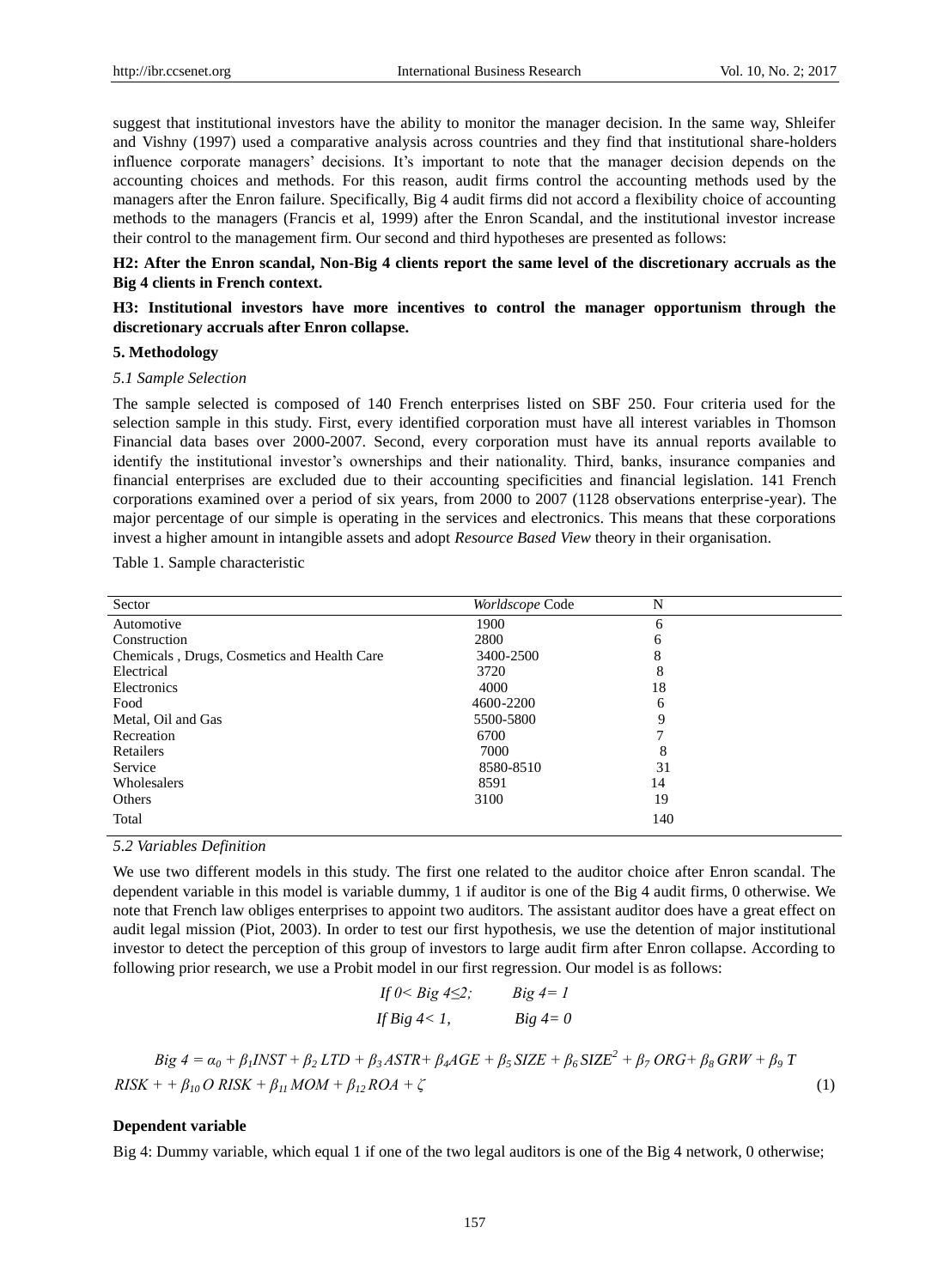#### **Independent variables**

INST: Major institutional ownership percentage;

#### **Control variables**

LTD: Long term debt to total assets;

ASTR: Gross, property, plant and equipment to total assets;

AGE: Corporation age since the date of foundation

SIZE: Natural logarithm of total assets;

 $SIZE^2$ : Size square;

ORG: Square root of total employer number.

GRW: (Total sales of next year divided by the total sales of current years) -1;

T Risk: Total risk (see Appendix 1);

O Risk: Operating risk (see Appendix 1);

MOM: Dummy variable, which equals 1 if the firm is listed on more than one market, 0 otherwise;

ROA: Return on assets;

**ζ:** Errors terms.

In order to examine the audit quality differences between large and small audit firms and the impact of institutional investors monitoring on opportunism of the manager, we use a discretionary accruals developed in the accounting literature. Previous studies used OLS Jones model (1991). Dechow *et* al. (1995) modify Jones model version appeared in 1991 and they added change in accountant's receivable as an addition independent variables that can express better the estimation of discretionary accruals. In 1996, Subramanyan found that modified Jones model cross-sectional is generally better than time-series model. In 2005, Kothari et al (2005) added return on assets that additional explanatory variable of discretionary accruals. They justified that discretionary accruals depends on corporation performance. In sum, we use the discretionary accruals model developed by Kothari et al. (2005). Discretionary accruals are estimated from the following equation:

$$
TA / A_{ij1} = \alpha_0 (1/A_{ij1}) + \beta_1 (AREV_{it} - AREC_{it}) / A_{ij1} + \beta_2 PPE_{it} / A_{ij1} + \beta_3 ROA_{t1} + \zeta_t
$$
 (2)

Where

**TA**: total accruals = Difference between earning and Operating cash flow

**AREV:** change in net revenues for firm i in industry j for year t;

**REC:** change in accounts receivable for firm i in industry j for year t;

**PPE:** gross property plant and equipment for sample firm i in industry j for year t.

**ROA:** Return on Assets;

**ξt:** random error term.

According to Subramanyam (1996), DeFond and Park (1997), discretionary accruals are defined as the error terms from the following equation:

$$
e = T A / A_{ij+1} - (a_0 [1/A_{ij+1}] + \beta_1 [(\Delta REV_{it} - \Delta REC_{it})/A_{ij+1}] + \beta_2 [PPE_{it}/A_{ij+1}] + \beta_3 [ROA_{ij+1}] ) \tag{3}
$$

To test our second and third hypotheses, we use in the first step univariate analyses to control the potential differences in discretionary accruals and absolute value of discretionary accruals between firms audited by Big 4 and Non-Big 4 audit firms, and the effect of institutional investor monitoring on the managers opportunism. Then we use multivariate analyses. According to Becker *et* al. (1998), the model is as follows:

 $DA_{ii} = \beta_0 + \beta_1 NB4_{ii} + \beta_2 Invest + \beta_3 Size_{ii} + \beta_4 Hillev_{ii} + \beta_5 Sharelnc_{ii} + \beta_6 SharelDec_{ii} + \beta_7 Ab.TA_{ii} + \beta_8$  $OCF_{ii}$  + New Auditor  $_{ii}$  +  $\zeta$  (4)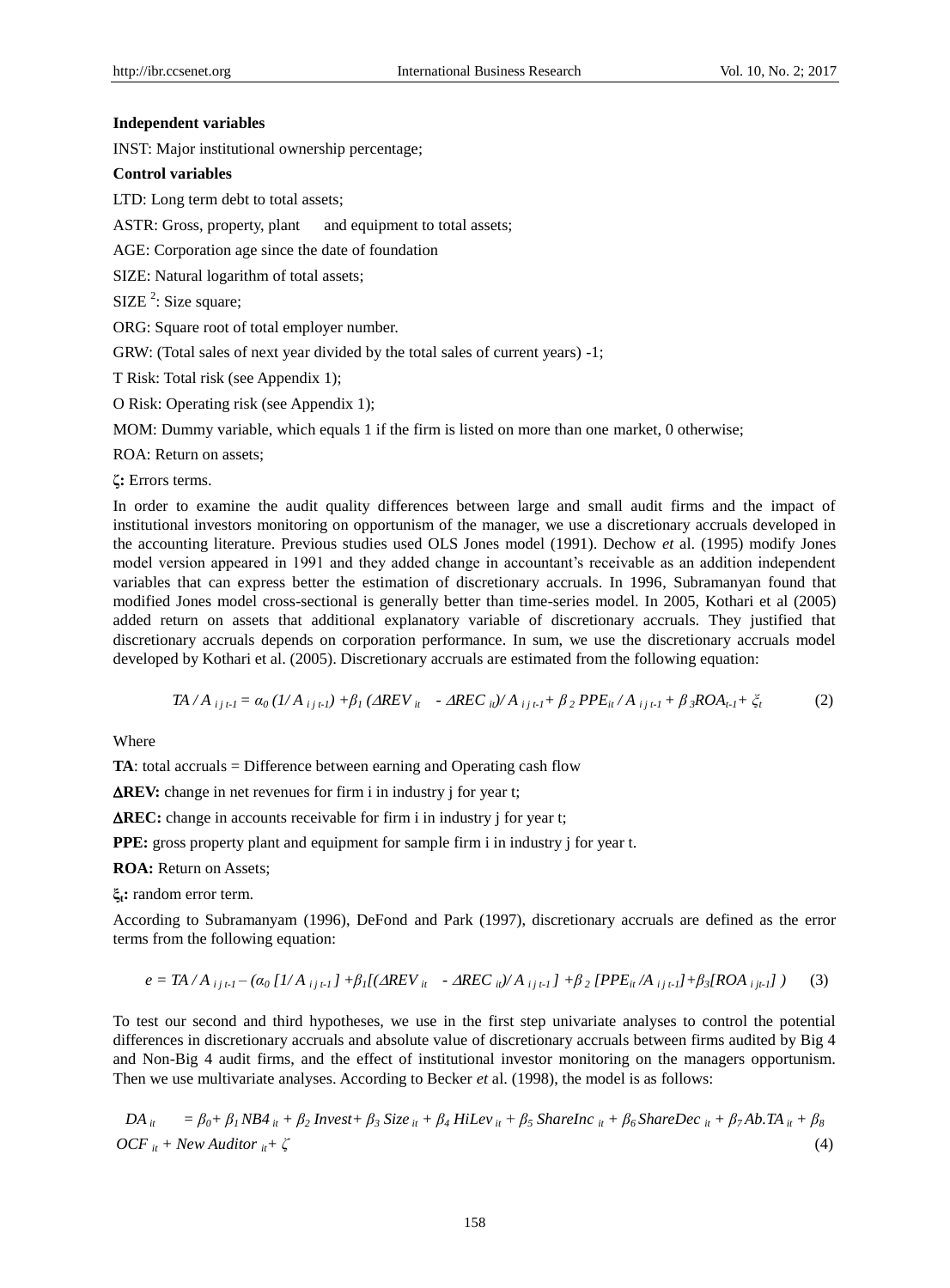| $\mathbf{DA}_{it}$                                  | $=$ Estimated discretionary accruals;                                                                                                     |  |  |  |  |  |  |  |  |
|-----------------------------------------------------|-------------------------------------------------------------------------------------------------------------------------------------------|--|--|--|--|--|--|--|--|
| $NB4_{it}$                                          | $=$ Dummy variable equal to one if the two auditors are non-Big Four; 0                                                                   |  |  |  |  |  |  |  |  |
| otherwise;                                          |                                                                                                                                           |  |  |  |  |  |  |  |  |
| Invest $_{it}$                                      | $=$ The percentage of the major institutional shareholders;                                                                               |  |  |  |  |  |  |  |  |
| <b>ShareInc</b> $_{it}$                             | $=$ Dummy variable equal to one when there is a decline of more than 10% of the total<br>outstanding shares during the year; 0 otherwise; |  |  |  |  |  |  |  |  |
| ShareDec $_{it}$                                    | $=$ Dummy variable equal to one when there is a decline of more than 10% of the total<br>outstanding shares during the year; 0 otherwise; |  |  |  |  |  |  |  |  |
| $Hillev_{it}$<br>by year and industry; 0 otherwise; | $=$ Dummy variable indicating whether firms are among the highest decile of leverage,                                                     |  |  |  |  |  |  |  |  |
| $Size_{it}$                                         | $=$ Natural logarithm of total assets;                                                                                                    |  |  |  |  |  |  |  |  |
| Ab. TA $_{it}$                                      | $=$ Absolute value of total accruals;                                                                                                     |  |  |  |  |  |  |  |  |
| $OCF_{it}$                                          | = Operating cash flows divided to total assets;                                                                                           |  |  |  |  |  |  |  |  |
| New Auditor it                                      | $=$ Dummy variable equal to one when there is an auditor change; 0 otherwise;                                                             |  |  |  |  |  |  |  |  |

## **Control Variables**

Focusing on previous research we use variables related to the firm characteristics in our first model. According to the study of Broy and Weill (2008), we use long term debt (LTD) to control the effect of credit establishment on the choice of auditor. The latest empirical studies found a positive relation between large audit firm and long term debt in the United States context (Francis and Willson 1988; Eichenscher and Shield 1989; DeFond 1992; Reed et *al*. 2000). In addition, we use assets structure (ASTR) to control auditor expertise. Besides we use three measures of agency problem. We use size (Size, log of total assets), size square because Lenox (2005) found a non-linear association between size and auditor choice, growth (GRW, Sales variation) and square roots of employers number. Wang, Q and al. (2008) showed that growth is not associated to Non-Big 4 firms in China. They find a significant relation between small auditors and firm size. Risk is another factor that can affect the choice of an auditor. We use two measures of risk. The first one concern operating risk (O RISK) and the second is total risk (T RISK) developed by Piot (2001). Palmarose (1988) showed that firms audited by the Big 4 had a lower risk of litigation. Furthermore, we use the age (AGE) of the corporation to control the effect of culture on auditor choice. Following Asbaught and Warfield (2003), we coded 1 when the firm is listed on more than one financial market (MOM), 0 otherwise. Finally, we use return on assets (ROA) as an additional indicator of corporation risk.

According to previous research (Koh, 2007; Jeong and Rho, 2004; Becker et al, 1998), we include control variables in our second model. We use absolute value of total accruals because firms with large absolute value of total accruals will show higher discretionary accruals (Jeong and Rho, 2004). We also include *shareInc* and *shareDec* variable to control the manipulated earning due to the incentives associated to the selling of manager shareholding (Beneish, 1997). We use leverage ratio variable to control the effect of leverage on discretionary accruals. Furthermore, to control the political effect on discretionary accruals, we use *Size* (natural logarithm of total assets) and OCF (operating cash flows divided to total assets). Dechow *et* al. (1995) showed that operating cash flows are negatively correlated with level of accruals. Finally, to control the effect of switching auditor on discretionary accruals, we use a dummy variable; take 1 if the auditor changed, 0 otherwise.

## **6. Results**

## *6.1 Descriptive Statistics and Univariate Analyses*

Table 2 reports the descriptive statistics of our sample. In the French context, we note the lack of investor protection compared to common law countries. This conclusion depends on the ownership structure and investor characteristics. In the Big4 subsample, the mean detention of major institutional investor is 24.5% of the total share. The nationality of the institutional shareholders is generally coming from common Law countries and exactly US, UK and Canadian investors. Focusing on descriptive statistics summarizes (Table 3), the decrease of the institutional ownership is equal to 1% in the case of Big 4 subsample after Enron Scandal. Contrary to this result, the mean of the institutional investor of the Non-Big 4 subsample is increased with 3% after Enron failure (from 26% to 29.4%). This descriptive statistics show that the behaviour of the institutional investor was changed to large audit firm services after Enron collapse.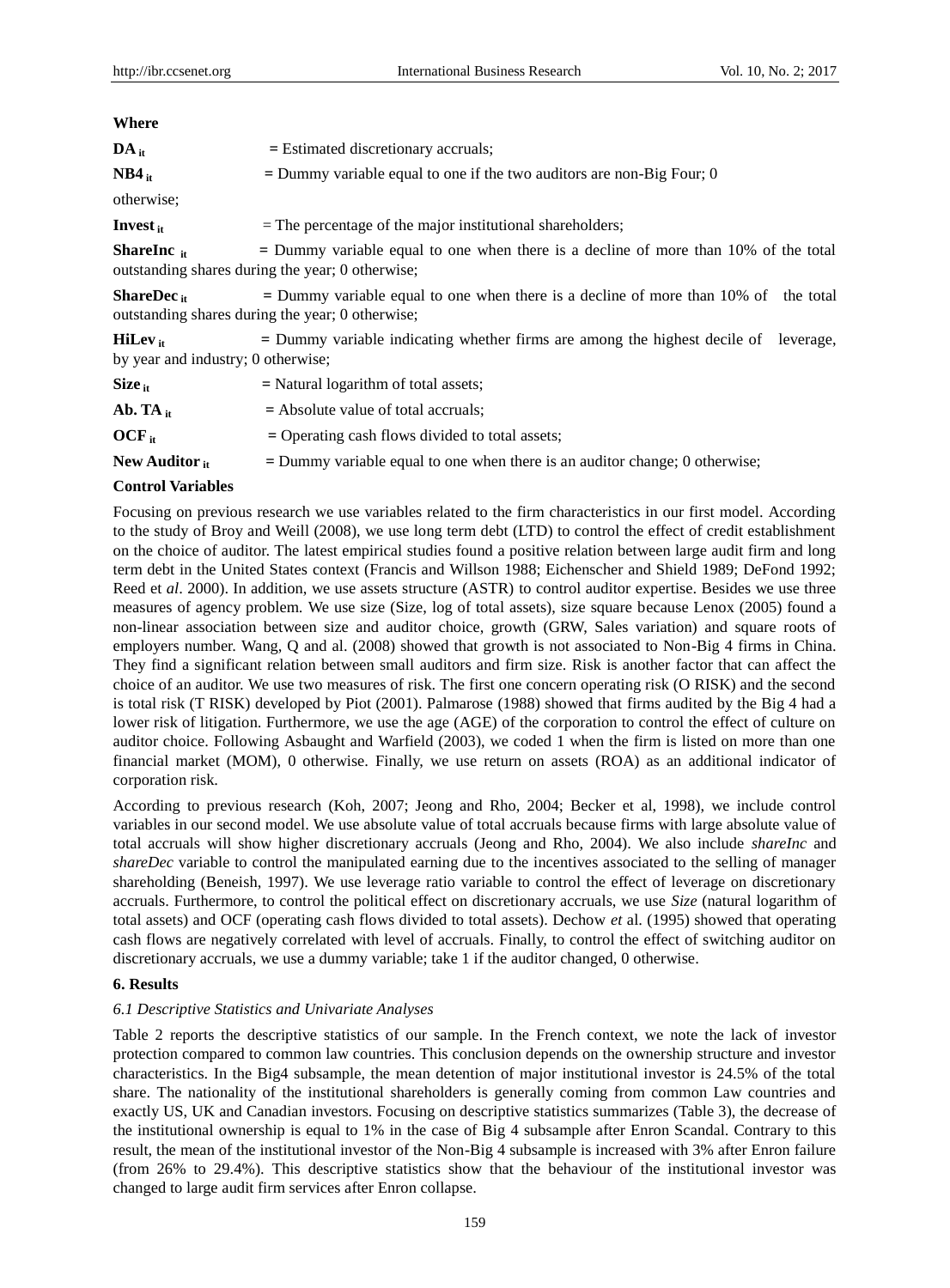| Variables    | Corporation audited by Big 4 |         |           |          |         |          | Corporation audited by Non-Big 4 |          |          |         |  |
|--------------|------------------------------|---------|-----------|----------|---------|----------|----------------------------------|----------|----------|---------|--|
|              | Mean                         | s.d     | Min       | Median   | Max     | Mean     | s.d                              | Min      | Median   | Max     |  |
| Invest       | 0.245                        | 0.220   | $\Omega$  | 0.183    | 0.999   | 0.277    | 0.239                            | $\Omega$ | 0.186    | 0.950   |  |
| <b>LTD</b>   | 0.269                        | 1.756   | $\Omega$  | 0.150    | 1.756   | 0.497    | 2.030                            | $\Omega$ | 0.146    | 22.255  |  |
| <b>ASTR</b>  | 0.177                        | 0.158   | 0.0001    | 0.123    | 0.768   | 0.148    | 0.139                            | 0.001    | 0.114    | 0.114   |  |
| AGE          | 49.705                       | 51.609  | $\Omega$  | 34       | 341     | 53.819   | 60.176                           | $\Omega$ | 32       | 337     |  |
| <b>SIZE</b>  | 14.120                       | 2.137   | 8.755     | 80.059   | 658.942 | 13.634   | 2.076                            | 8.634    | 13.315   | 18.186  |  |
| <b>ORG</b>   | 135.266                      | 130.757 | 5.744     | 80.059   | 658.942 | 98.314   | 107.534                          | 7.416    | 52.611   | 556.383 |  |
| <b>GRW</b>   | 0.154                        | 0.354   | $-7.743$  | 0.078    | 3.920   | 0.163    | 0.331                            | $-0.614$ | 0.090    | 3.630   |  |
| <b>TRISK</b> | 0.328                        | 0.421   | 0.003     | 0.187    | 2.959   | 0.297    | 0.385                            | 0.001    | 0.168    | 2.002   |  |
| O RISK       | 0.559                        | 2.967   | 0.000     | 0.022    | 34.665  | 0.084    | 0.273                            | 0.000    | 0.023    | 2.352   |  |
| <b>ROA</b>   | 0.033                        | 0.316   | $-5.701$  | 0.032    | 3.238   | 0.0841   | 0.564                            | $-4.572$ | 0.036    | 3.463   |  |
| <b>DAC</b>   | $-0.041$                     | 0.104   | $-0.421$  | $-0.044$ | 0.886   | $-0.030$ | 0.133                            | $-1.081$ | $-0.039$ | 0.612   |  |
| Ab.TA        | 0.067                        | 0.076   | 0.000     | 0.048    | 0.881   | 0.077    | 0.110                            | 0.000    | 0.051    | 0.967   |  |
| <b>OCF</b>   | 0.129                        | 1.089   | $-15.887$ | 0.073    | 20.486  | 0.248    | 0.959                            | $-1.126$ | 0.074    | 10.090  |  |

Table 2. Descriptive statistics

Table 3. Summarize descriptive statistics

| Variables    |          |          | Before Enron scandal |           |          |          | After Enron scandal |             |  |
|--------------|----------|----------|----------------------|-----------|----------|----------|---------------------|-------------|--|
|              |          | Big 4    |                      | Non-Big 4 | Big 4    |          |                     | Non-Big $4$ |  |
|              | Mean     | Median   | Mean                 | Median    | Mean     | Median   | Mean                | Median      |  |
| Invest       | 0.252    | 0.22     | 0.260                | 0.151     | 0.241    | 0.160    | 0.294               | 0.245       |  |
| <b>LTD</b>   | 0.340    | 0.143    | 0.583                | 0.139     | 0.224    | 0.159    | 0.406               | 0.153       |  |
| <b>ASTR</b>  | 0.181    | 0.132    | 0.158                | 0.122     | 0.174    | 0.118    | 0.137               | 0.105       |  |
| AGE          | 44.861   | 32       | 55.743               | 32        | 52.778   | 36       | 51.766              | 31.5        |  |
| <b>SIZE</b>  | 13.874   | 13.601   | 13.694               | 13.300    | 14.277   | 13.967   | 13.571              | 13.327      |  |
| <b>ORG</b>   | 124.722  | 73.194   | 105.715              | 53.613    | 141.952  | 84.843   | 94.420              | 51.593      |  |
| <b>GRW</b>   | 0.219    | 0.123    | 0.212                | 0.147     | 0.113    | 0.055    | 0.111               | 0.060       |  |
| <b>TRISK</b> | 0.322    | 0.225    | 0.302                | 0.199     | 0.332    | 0.153    | 0.291               | 0.144       |  |
| O RISK       | 0.901    | 0.024    | 0.091                | 0.022     | 0.341    | 0.021    | 0.077               | 0.028       |  |
| <b>ROA</b>   | 0.008    | 0.028    | 0.041                | 0.034     | 0.050    | 0.035    | 0.129               | 0.041       |  |
| <b>DAC</b>   | $-0.050$ | $-0.052$ | $-0.044$             | $-0.043$  | $-0.035$ | $-0.040$ | $-0.016$            | $-0.035$    |  |
| Ab.TA        | 0.076    | 0.056    | 0.080                | 0.054     | 0.060    | 0.044    | 0.073               | 0.049       |  |
| <b>OCF</b>   | 0.040    | 0.061    | 0.291                | 0.073     | 0.185    | 0.076    | 0.204               | 0.075       |  |

Descriptive statistics reports also that Non-Big 4 clients are more leveraged than the corporations audited by large audit firms. 17% of the total assets of the Big 4 clients are composed from fixed assets. This means that Big 4 have the ability expertise to audit the assets of international firms (Piot, 2001). After 2002, we note that the asset structure decrease in the case of the two subsample. This result confirms that the most of French corporation invest in intangible assets.

The descriptive statistics demonstrate that the size of Big 4 clients is more important than the Non-Big 4 clients before and after Enron collapse. The mean of total assets of the Big 4 clients is more than 1.3 million euro. The employ numbers signals those agency problems are very significant in the case of the French listed companies. This situation affects negatively the firm performance. According to this hypothesis, all last researchers confirm that the choice of the Big 4 auditors reduce the agency problems. The descriptive statistics reports that 31% of the Big 4 clients are listed on more one financial market.

Contrary to U.S context, the two groups of auditor's report negatively the discretionary accruals in French context. Before Enron failure, univariate analyses (Table 4) demonstrate that there are no significant differences of the audit quality in the mean and in the median through the discretionary accruals. The distribution of discretionary accruals before Enron scandal confirms this hypothesis.

After Enron collapse, univariate analyses documents that there is a difference of audit quality between the large and small audit through the discretionary accruals only on the mean  $(t=1.885)$  at 10%. This means that Big 4 came more conservative in the choice of the accounting methods. The absolute value of total accruals is an additional factor of managerial discretion. The parametric tests demonstrate that there is a difference after Enron failure through the absolute value of total accruals between the Big 4 and Non-Big 4 clients. This means that Big 4 does not accord to the manager more flexibility in accounting choices compared to small audit firms. Univariate analyses do not support our hypothesis. After Enron scandal, we note that 9% of the Big 4 clients change their auditors. This result confirms that the reputation of the Big 4 audit firms decreased after the Enron failure.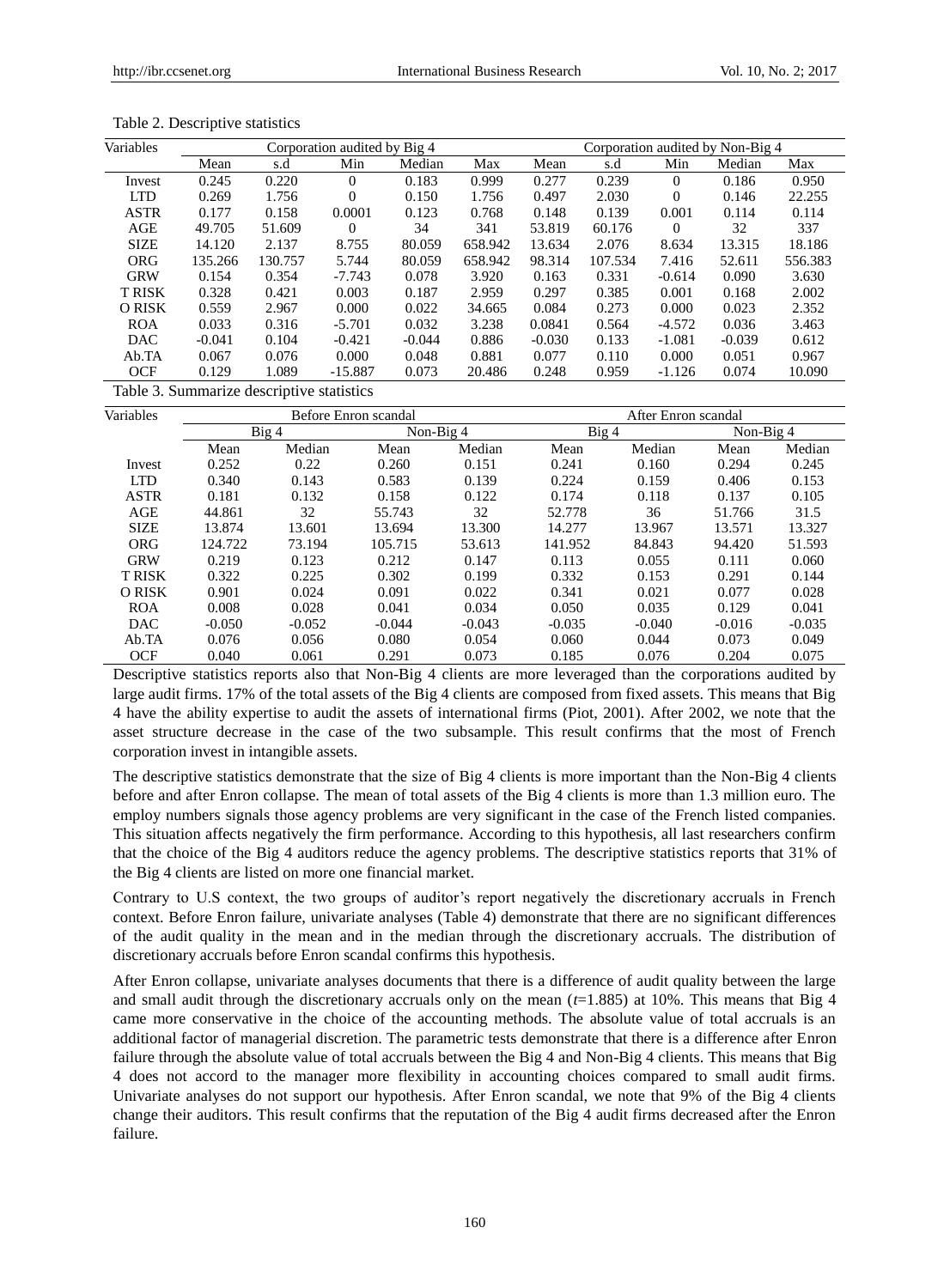|                     | Section A                     | Section B      | Section C                   |  |  |
|---------------------|-------------------------------|----------------|-----------------------------|--|--|
| Variables           | Big <sub>4</sub><br>Non-Big 4 |                | Difference Test             |  |  |
|                     |                               |                | $(B \neq A)$                |  |  |
| <b>Before Enron</b> | Median<br>Mean                | Median<br>Mean | Median<br>Mean              |  |  |
|                     |                               |                | $(p$ -value)<br>$(t$ -stat) |  |  |
| <b>DAC</b>          | $-0.050$                      | $-0.044$       | 0.006                       |  |  |
|                     | $-0.052$                      | $-0.043$       | 0.009                       |  |  |
|                     |                               |                | (0.471)<br>(0.630)          |  |  |
| Abso DAC            | 0.083                         | 0.081          | $-0.002$                    |  |  |
|                     | 0.056                         | 0.054          | $-0.002$                    |  |  |
|                     |                               |                | $(-0.285)$<br>(0.726)       |  |  |
| <b>After Enron</b>  | Median<br>Mean                | Median<br>Mean | Mean<br>Median              |  |  |
|                     |                               |                | $(p$ -value)<br>$(t$ -stat) |  |  |
| <b>DAC</b>          | $-0.035$                      | $-0.016$       | 0.019                       |  |  |
|                     | $-0.040$                      | $-0.035$       | $-0.060$                    |  |  |
|                     |                               |                | $(1.733)$ $(0.149)$         |  |  |
| Abso DAC            | 0.077                         | 0.095          | 0.017                       |  |  |
|                     | 0.058                         | 0.053          | $-0.005$                    |  |  |
|                     |                               |                | (1.885)<br>(0.829)          |  |  |

#### Table 4. Univariate analyses

Khotari and al. (2005)

 $TA / A_{ijt-1} = \alpha_0 (1/A_{ijt-1}) + \beta_1 (AREV_{it} - AREC_{it}) / A_{ijt-1} + \beta_2 PPE_{it} / A_{ijt-1} + \beta_3 ROA_{t-1} + \zeta_t$  (5)

Where

TA: Total accrual= Difference between earning and Operating cash flow

 $\Delta$ REV: change in net revenues for firm i in industry j for year t;

REC: change in accounts receivable for firm i in industry j for year t;

PPE: gross property plant and equipment for sample firm i in industry j for year t.

ROA: Return on Assets;

ξt : random error term.

In section A and B, p-values for the means are from t-test and p-values for median are from signed rank test. In section C, p-values for means are from t-test and p-values for medians are from Wilcoxon two-sample tests.

*6.2 Multivariate Analyses* 

Table 5. Institutional shareholders and Auditor choice

| Variables                   | Before Enron failure |           |             | After Enron failure |  |  |
|-----------------------------|----------------------|-----------|-------------|---------------------|--|--|
|                             | Coefficient          | t-student | Coefficient | t-student           |  |  |
| Intercept                   | 0.808                | 1.27      | 0.595       | 0.93                |  |  |
| Invest                      | 0.016                | 0.16      | $-0.162**$  | $-2.06$             |  |  |
| <b>LTD</b>                  | $-0.011$             | $-1.48$   | $-0.101**$  | $-2.44$             |  |  |
| Asset                       | $0.301*$             | 1.79      | $0.321**$   | 2.45                |  |  |
| Age                         | $-0.001**$           | $-2.67$   | $-0.005$    | $-1.44$             |  |  |
| $\widetilde{\text{Size}}_2$ | 0.082                | 0.58      | $0.336**$   | 2.77                |  |  |
|                             | $-0.003$             | $-0.71$   | $-0.012**$  | $-2.81$             |  |  |
| <b>ORG</b>                  | 0.004                | 1.22      | $0.008**$   | 3.05                |  |  |
| <b>GRW</b>                  | 0.012                | 0.21      | 0.069       | 1.10                |  |  |
| <b>T RISK</b>               | $-0.081$             | $-1.08$   | $-0.019$    | $-0.38$             |  |  |
| O RISK                      | $0.175**$            | 2.73      | $0.219**$   | 2.20                |  |  |
| <b>MOM</b>                  | $0.184***$           | 3.24      | $0.117**$   | 2.80                |  |  |
| <b>ROA</b>                  | $-0.010$             | $-0.20$   | 0.013       | 0.12                |  |  |
| Number of observation       | 420                  |           | 560         |                     |  |  |
| R squared                   | 7.40%                |           | 8.57%       |                     |  |  |
| LR(12)                      | 41.33                |           | 55.77       |                     |  |  |
| Prob                        | 0.000                |           | 0.000       |                     |  |  |

*Big 4*: Dummy variable, which equals 1 if the auditor is one of the Big Four, 0 otherwise; *INST*: Major institutional ownership percentage *LRD*: Long term debt to total assets; *ASTR*: Gross Property Plant and Equipment to total assets; *AGE*: Corporation age since the foundation date; *SIZE*: Natural logarithm of total assets; *SIZE<sup>2</sup>* : Square of size; *ORG*: Square roots of total employers numbers; *GRW*: (Total sales of next year divided by total sales of current year) -1; *T RISK*: Total risk (see Appendix 1); *O RISK*: Operating Risk (see Appendix 1); *MOM*: Dummy variable, which equals 1 if the firm is listed on more than one market, 0 otherwise;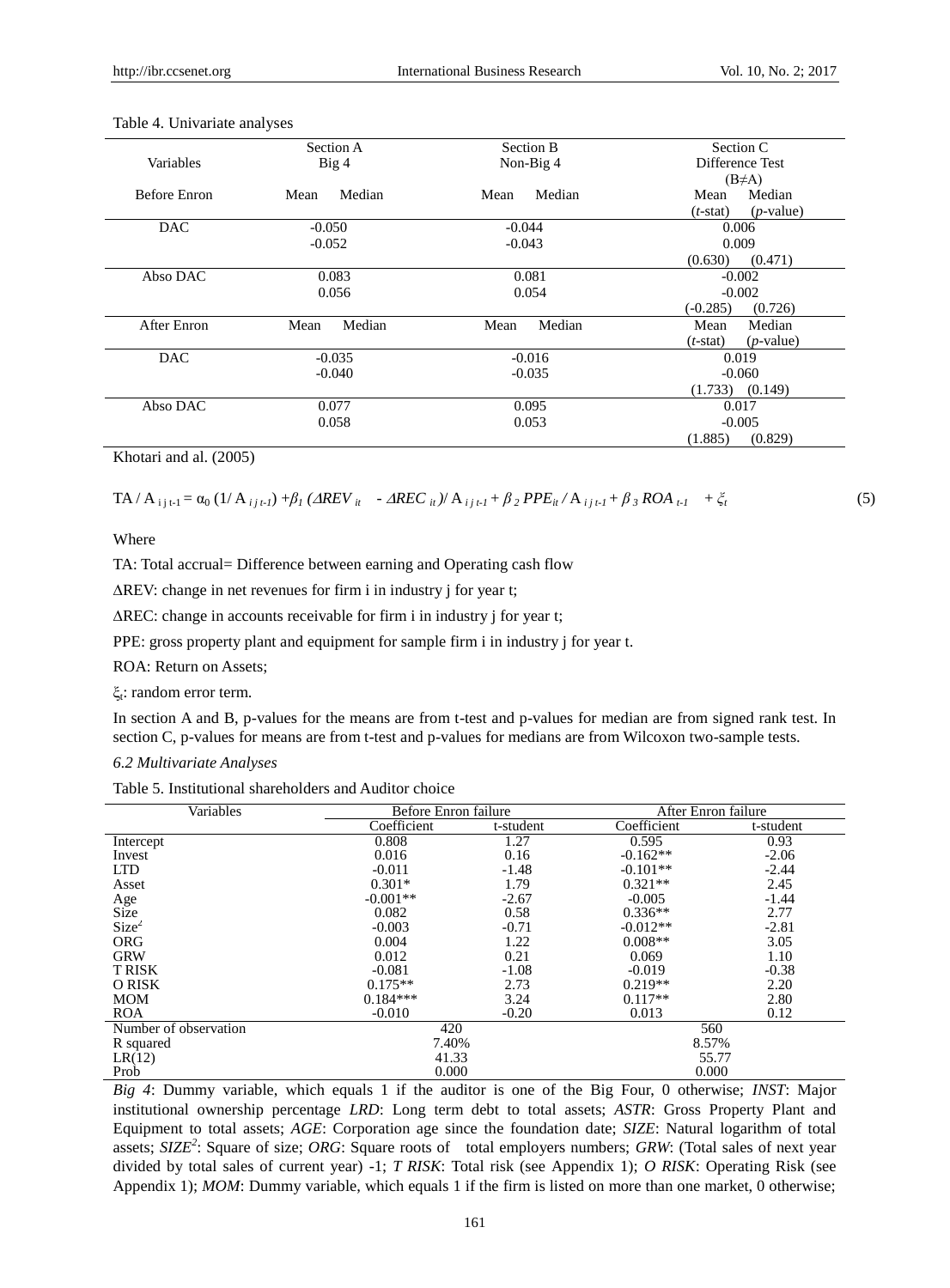### *ROA*: Return on Assets.

\*, \*\* and \*\*\* denote significance at p< 0.10, 0.05 and 0.01 respectively.

Table 5 reports the probit regression of the auditor choice model and the institutional investor ownership before and after Enron collapse. Empirical results demonstrate a positive and insignificant relation between Big 4 appointment and institutional shareholders before Enron failure ( $p>0.1$ ). After Enron failure, we find a negative and significant relation between institutional investor ownership and Big 4 choice at the level of 5%. This empirical finding demonstrate the lack of the trust in Big 4 audit services, this is due to the role of Arthur Andersen LLP. Otherwise, the role of Arthur Andersen LLP in Enron failure can explain this result. The increase with 1% of the institutional shareholders decrease the probability of appointment one of the Big 4 audit firms with 16% in French context which characterized by the lack of investor protection according to LaPorta et al (1998). We note that the French context is characterized by the existence of the local large audit firm, but they are note one of the Big 4 networks. This characteristic of audit market in France influences the appointment of international large audit firms. The empirical finding associate to the institutional shareholders supports our first hypothesis and demonstrate the negative behaviour *vis-à vis* Big 4 choice after Enron collapse in France.

To test the relation between bank financing and Big4 choice, we use the leverage ratio. Before Enron scandal, we find a negative and insignificant relation between these two variables. This result is obtained by Piot (2001) in the case of firm's Investment Opportunity Set (IOS). After Enron scandal, we find a negative and in insignificantly relation between the Big 4 choice and long term debt at 5%. This result demonstrates the increase of the lack of trust in the financial statement certified by international audit firms  $(p<0.05)$ . To control the auditor expertise, we use the asset structure. The estimation result demonstrates a positive and significant relation between the assets structure and the Big 4 choice at the level of 5%. This empirical finding demonstrates that Big 4 audit firms have the industrial expertise to audit the assets of their clients through the world. Recent empirical studies used market share industry indicator and they find that Big 4 have more industry expertise than the others auditors. Freguson et al. (2003) find that industry leader in Australia is audited by large audit firms. The size confirms this result. This variable is positively and significantly associated to the choice of the Big4 audit firm at the 5%. To control the extension of agency problem, we use the age variable. We find inverse relation between the age of the corporation and the choice of large audit firms. After Enron scandal, this relation is not significant because the young firms does not choice one of the Big 4 auditors because the damage of their reputation. Furthermore, the operating risk is associated to the appointment of Big 4 before and after Enron scandal at the level of 5%. This means that the corporations that have the high operating risk demonstrating their financial statement credibility throughout the Big 4 certification. But, the total risk is negatively and insignificant associate to the Big 4 appointment before Enron and after Enron scandal.

We adopt in the second part the multivariate analyses (OLS Regression) to test our second and third hypothesis, because the univariate analyses ignore control variables that can affect the managerial discretion through the discretionary accruals. Discretionary accruals are the dependent variable obtained from Khotari *et al.* (2005) model. To mitigate the effect of cross-sectional in the regression, we use the variability in the annual estimates (Bernard, 1987; Becker *et al.*1998; Jeong and Rho, 2004).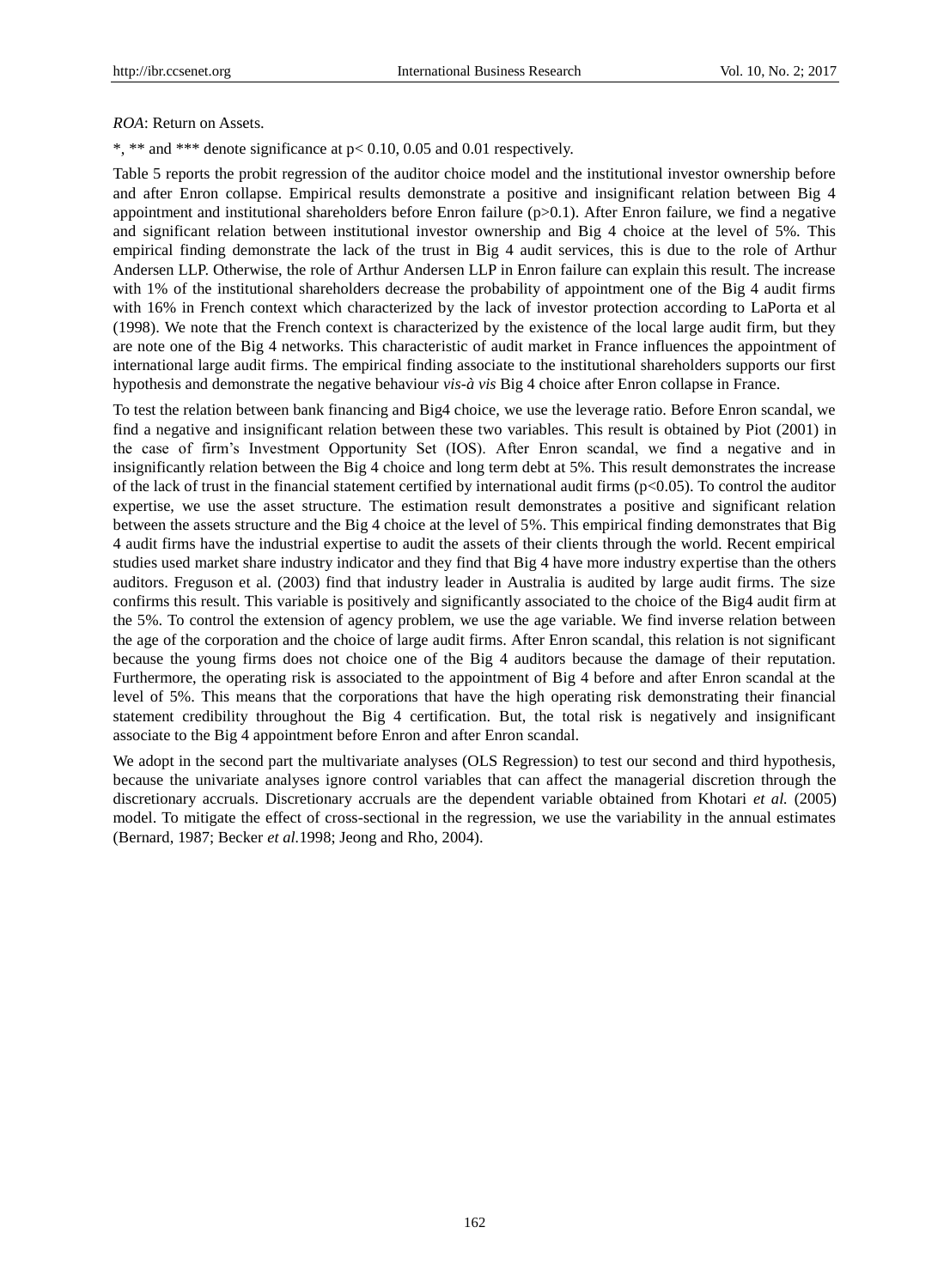|                                                                                       |                 | <b>Before Enron</b>  | After Enron     |                                                            |  |  |
|---------------------------------------------------------------------------------------|-----------------|----------------------|-----------------|------------------------------------------------------------|--|--|
|                                                                                       |                 | Mean of three year   |                 | Mean of four<br>year                                       |  |  |
| Variables                                                                             | Pooled Estimate | estimation 2000-2002 | Pooled Estimate | estimation                                                 |  |  |
|                                                                                       | $(t-stat)$      |                      | $(t-stat)$      | 2003-2006 <sup>a</sup>                                     |  |  |
|                                                                                       |                 | $(t$ -stat)          |                 | $(t$ -stat)                                                |  |  |
| Intercept                                                                             | 0,032           | 0,032                | 0.050           | 0,048                                                      |  |  |
|                                                                                       | (0,92)          | (0,518)              | (1.24)          | (0, 453)                                                   |  |  |
| N-Big 4                                                                               | $-0,006$        | $-0,005$             | $0.021*$        | $0,024*$                                                   |  |  |
|                                                                                       | $(-0,62)$       | $(-0, 326)$          | (1.81)          | (1,756)                                                    |  |  |
| Invest                                                                                | 0,020           | 0.021                | $-0.001$        | $-0.001$                                                   |  |  |
|                                                                                       | (0,93)          | (0, 586)             | $(-0.05)$       | $(-0,034)$                                                 |  |  |
| Size                                                                                  | $-0,005$        | $-0,005$             | $-0.002$        | $-0,002$                                                   |  |  |
|                                                                                       | $(-2.09)$       | $(-1, 104)$          | $(-1.02)$       | $(-0, 396)$                                                |  |  |
| HiLev                                                                                 | 0,006           | 0,005                | 0.017           | 0,011                                                      |  |  |
|                                                                                       | (0.36)          | (0.179)              | (1.00)          | (0,177)                                                    |  |  |
| Share Inc                                                                             | 0,027           | 0,022                | $-0.009$        | $-0.011$                                                   |  |  |
|                                                                                       | (1.87)          | (0, 855)             | $(-0.52)$       | (0,020)                                                    |  |  |
| Share Dec                                                                             | 0,003           | 0,002                | $-0.006$        | $-0.005$                                                   |  |  |
|                                                                                       | (0,24)          | (0,104)              | $(-0.54)$       | $(-0, 281)$                                                |  |  |
| Ab.TA                                                                                 | $-0,201$        | $-0,263$             | $-0.323***$     | $-0,205***$                                                |  |  |
|                                                                                       | $(-3, 86)$      | $(-2, 857)$          | $(-5.02)$       | $(-1,715)$                                                 |  |  |
| <b>OCF</b>                                                                            | $-0.006$        | $-0.004$             | $-0.002$        | $-0.001$                                                   |  |  |
|                                                                                       | $(-1,32)$       | $(-0, 419)$          | $(-0.44)$       | $(-0, 331)$                                                |  |  |
| New Auditor                                                                           | 0,001           | 0.005                | $-0.015$        | $-0.030$                                                   |  |  |
|                                                                                       | (0.05)          | (0, 144)             | $(-0.77)$       | $(-0, 799)$                                                |  |  |
| Adj.R squared                                                                         | 2.92%           |                      | 3.91%           |                                                            |  |  |
| Adj.R<br>Average<br>of                                                                |                 |                      |                 |                                                            |  |  |
| squared                                                                               |                 | 10.58%               |                 | 11.44%                                                     |  |  |
| $\mathbf{D}\Lambda = \mathbf{E}$ estimated discretionary ecorries $\mathbf{D}\Lambda$ |                 |                      |                 | $\sim$ Dummy veriable equal to one if the two enditors are |  |  |

## Table 6. Multivariate Analyses: Audit quality differences and institutional monitoring

DA  $_{it}$  = Estimated discretionary accruals;NB4  $_{it}$  = Dummy variable equal to one if the two auditors are non-Big Four; 0 otherwise; Invest  $_{it}$  = The percentage of the major institutional shareholders; ShareInc  $_{it}$  = Dummy variable equal to one when there is a decline of more than 10% of the total outstanding shares during the year; ShareDec  $_{it}$  = Dummy variable equal to one when there is a decline of more than 10% the total outstanding shares during the year; 0 Otherwise; HiLev it = Dummy variable indicating whether firms are among the highest decile of leverage, by year and industry; 0 otherwise; Size  $_{it}$  = Natural logarithm of total assets; Ab. TA  $_{it}$  = Absolute value of total accruals; OCF  $_{it}$  = Operating cash flows divided to total assets; New Auditor  $_{it}$  = Dummy variable equal to one when there is an auditor change; 0 otherwise;

a The coefficient are the mean of the all year estimation. The t-statistics are calculated using the variability in the yearly coefficient estimate as in Bernard (1987).

\*, \*\* and \*\*\* denote significance at p< 0.10, 0.05 and 0.01 respectively.

Table 6 reports the result of our estimation. The coefficient of Non-Big 4 audit firms is negative and insignificant before Enron collapse. This result proves that there is no differentiation of the magnitude of discretionary accruals in French context before Enron collapse. This means that the clients of Non-Big 4 and Big 4 report the same level of discretionary accruals in French context post Enron scandal. After Enron scandal, the coefficient of the Non-Big 4 dummy variable indicates that Non-Big 4 clients report the discretionary accruals 2.1% higher than the Big 4 clients after Enron scandal. This result supports our univariate analyses. Big 4 coming more conservatism in the accounting choices and they do not accord the flexibility choice to the manager. The first preoccupation of Big 4 auditors is to restore their good reputation through the reliability of the financial statements of their clients. More than one factor explains that Big 4 are more conservative than Non-Big 4. For example, Big 4 has the financial and the human resources that can affect the skill and the practice of their employers.

Contrary to the Non-Big 4 coefficient, the institutional shareholders coefficient is negative and insignificant associated to the discretionary accruals after Enron scandal. This empirical result demonstrates that the institutional shareholders monitoring activity does not influence significantly the manager opportunism after Enron collapse. But this group of investor confide this mission to the other corporate governance mechanism like the audit committee.

Size variable is negatively and insignificant before and after Enron scandal. The negative coefficient on leverage dummy variable is not the same result obtained by DeAngelo *et al.* (1994), Becker et al. (1999) and Jeong and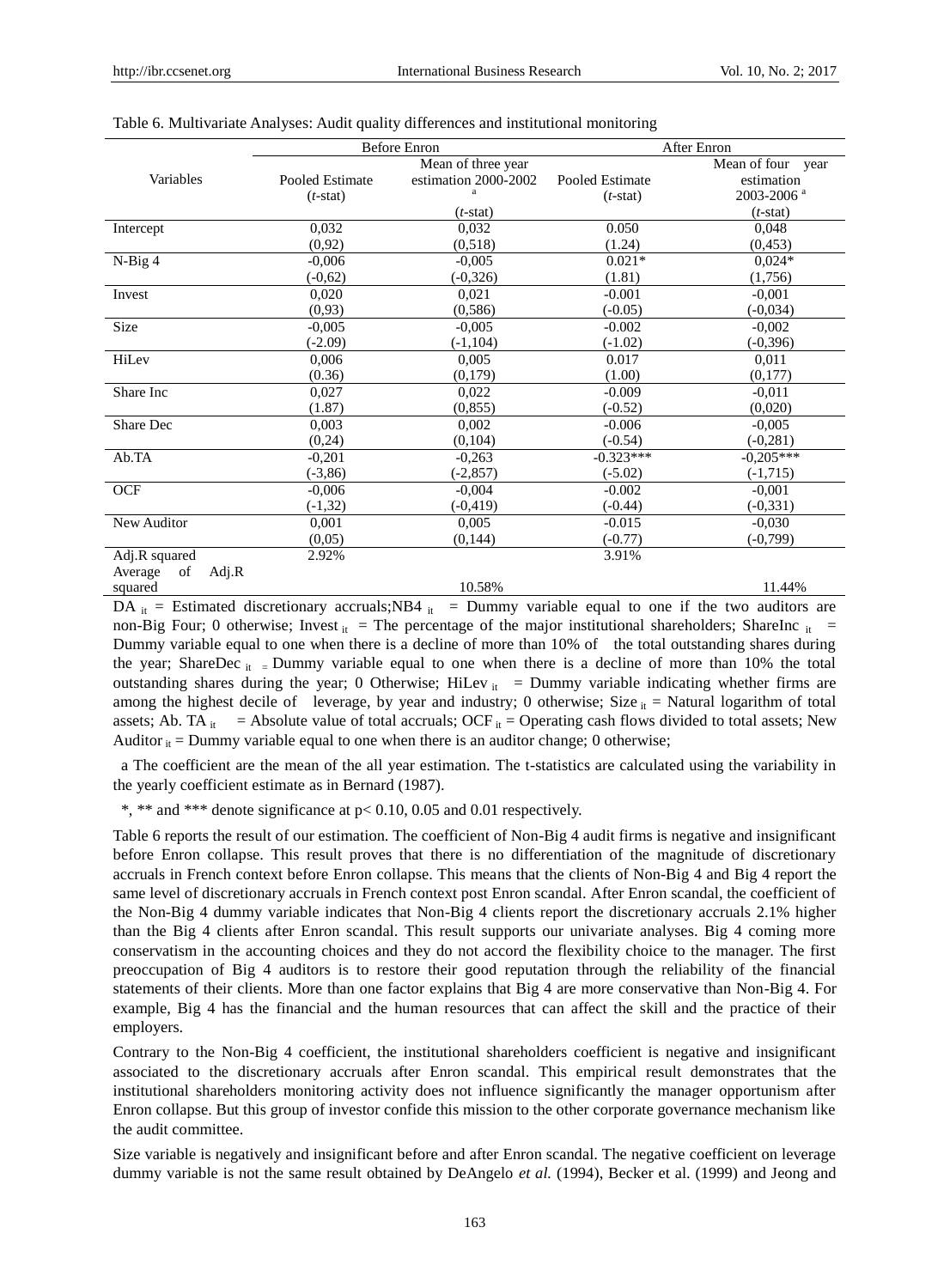Rho (2004). This empirical finds does not shows the relation between leverage and financial distress in French context. It means that troubled companies are not more likely to reduce earning management due to contractual negotiation. Besides, the coefficient of the absolute value of the total accruals is negative. This means that the manager of the firms with large accruals did not tend to reduce earning management. Furthermore, we find a negative and insignificant coefficient of the number of total share increasing related to the discretionary accruals. This empirical conclusion explains the control of the French Market Authority on manager private information disclosure after Enron scandal *via* Law Security Act.

Share decreasing dummy variable is insignificant before and after Enron scandal. We also note a negative and insignificant coefficient on the operating cash flow. Dechow *et al.* 1994, Becker *et al.* (1995), Jeong and Rho (2004), Chen *et al.* 2005 showed that discretionary accruals are negatively correlated with cash flow. The switch auditor variable is negatively and insignificant associated to the discretionary accruals after Enron scandal. This result is different from the result obtained by Becker et al. (1999) in United States context and Jeong and Rho in South Korea between 1994 and 1998.

#### **7. Conclusion**

The aim of this paper is to study the relation between the institutional shareholders, auditor choice and earning management after Enron collapse in French context which characterized by the weak of investor protection compared to Common Law Countries. Empirical finding demonstrate that the ownership of the major institutional shareholders affect negatively the choice of one of the international large audit firm after Enron scandal. This result demonstrates the lack of institutional investor confidence in Big 4 services. This is due to the Arthur Andersen LLP, one of the Big 5 in the world, in Enron failure. The increase with 1 % of the major institutional shareholders decreases the Big 4 designation with 16%. We note also, that French audit market is characterized by the existence of major local auditor and they are note on of the international audit firms. This characteristic affected the Big 4 appointment in France and especially after Enron collapse.

Furthermore, we find that some control variables can affect positively the choice of large audit firms in France. Long term debt is one of these variables that can affect negatively the appointment of Big 4 after Enron collapse. This means that the credit establishment does not used only annual financial statements to accord a credit amount to their clients, but they use other factor that can guarantee the pay the credit. Contrary to credit establishment, the companies listed on more one market choose the large audit firms because they search to signal their financial statement credibility to their potential and actual financial users.

To justify their reputation and to keep their brand name, Big 4 influences the adoption of accounting methods and they do not accord the flexibility to the manager in the choice of accounting practice. Univariate and multivariate analyses demonstrate that Big 4 clients have a less level of discretionary accruals compared Non-Big 4 clients after Enron failure. Otherwise, the Non-Big 4 clients report the discretionary accruals with 2 % higher than Big 4 clients after 2002. Contrary to our prediction, we find the negative and insignificant relation between major institutional investor and discretionary accruals. This means that institutional investor can confide the monitoring activity to other corporate mechanisms and especially the audit committee. The audit committee is one of the most important corporate governance mechanisms that can affect the adoption of the accounting methods and affect the discretionary accruals level. But this depends on the characteristics of the audit committee.

## **References**

- Abbott L. J., Parker, S., Peters, G. F., & Raghunandan, K. (2003). The association between audit committee characteristics and audit fees. *Auditing: A J Practice & Theory, 22*(2), 17-32. <http://dx.doi.org/10.2308/aud.2003.22.2.17>
- Ashbaugh, H., & Warfield, T. D. (2003). Audits as a Corporate Governance Mechanism: Evidence from the German Market. *Journal of International Accounting Research, 2* 1-21. <http://dx.doi.org/10.2308/jiar.2003.2.1.1>
- Asthama, S. C., Balsam, S., & Krishnan, J. (2003). Audit firm reputation and client stock price reactions: Evidence from the Enron experience. Working paper, Temple University. <http://dx.doi.org/10.2139/ssrn.320327>
- Azibi, J., Amri, H., Azibi, H., & Tondeur, H. (2016). Legal Aspect of the Audit Profession from the Antiquity to the Financial Security. *The International Journal of Business and Management, 12*(4), 161-164.
- Becker, C., Defond, M., Jiambalvo, J., & Subramanyam, K. R. (1998). The effect of audit quality on earnings management. *Contemporary accounting research, 15,* 1-24.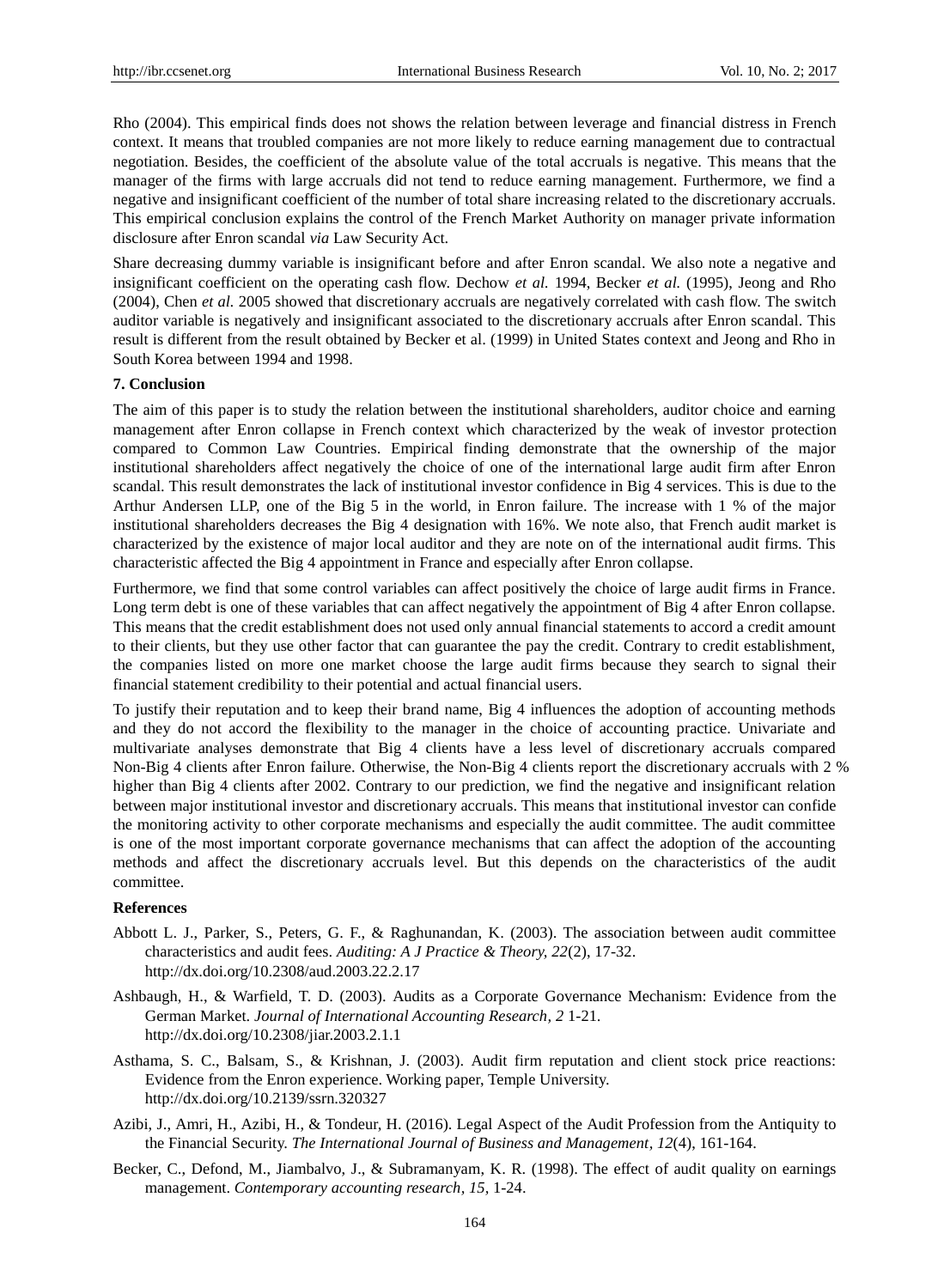<http://dx.doi.org/10.1111/j.1911-3846.1998.tb00547.x>

- Beneish, M., & E. Press. (1995). The Resolution of Technical Default. *The Accounting Review, 70,* 337-353.
- Bernard, V. L. (1987). Cross-sectional dependence and problems in inference in market-based accounting research. *Journal of Accounting Research, 25,* 1-48. http://dx.doi.org/10.2307/2491257
- Broy, G., & Weill, L. (2008). Does Leverage Influence Auditor Choice? A Cross-Country Analyses. *Applied Financial Economics, 18,* 1-17[. http://dx.doi.org/10.1080/09603100701222325](http://dx.doi.org/10.1080/09603100701222325)
- Bulter, M., Andew, J. L., & Willenborg, M. (2004). An Empirical Analyses of Auditor Reporting and its Association With Abnormal Accruals. *Journal of Accounting and Economics, 3,* 139-165. http://dx.doi.org/10.2139/ssrn.298700
- Cahan, S., & Zhang, W. (2006). After Enron: Auditor Conservatism and Ex-Andersen Clients. *The Accounting Review, 81,* 49-82.<http://dx.doi.org/10.2308/accr.2006.81.1.49>
- Callen, J. L., & Morel, M. (2002). The Enron-Andersen Debacle: Do equity markets react to auditor reputation? SSRN Working paper.<http://dx.doi.org/10.2139/ssrn.341440>
- Carcello, J. V., Hermanson, D. R., Neal, T. L., & Riley, R. A. (2002). Board characteristics and audit fees. *Contemporary Accounting Research, 19,* 365-384. <http://dx.doi.org/10.1506/CHWK-GMQ0-MLKE-K03V>
- Chaney, P., & Phlipich, K. (2002). Shredded Reputation: The Cost of Audit Failure. *Journal of Accounting Research, 40,* 1221-1245.<http://dx.doi.org/10.1111/1475-679X.00087>
- Chen, C., Lin, C., & Lin, Y. (2004). Audit partner tenure, audit firm tenure, and discretionary accruals: does longer auditor tenure impair earnings quality? *Contemporary Accounting Research, 25,* 415. <http://dx.doi.org/10.1506/car.25.2.5>
- DeAngelo, L. (1981). Auditor Size and Audit Quality. *Journal of Accounting and Economics*, 1983-1999. [http://dx.doi.org/10.1016/0165-4101\(81\)90002-1](http://dx.doi.org/10.1016/0165-4101(81)90002-1)
- Dechow, P., Solan, R., & Sweeney, A. (1995). Detecting Earning Management*. The Accounting Review, 70,*  193-225.
- DeFond, M. (1992). The Association between Changes in Client Firm Agency Costs and Auditor Switching. *Auditing: A Journal of Practice and Theory, 11,* 16-31.
- DeFond, M. L., & Jiambalvo, J. (1993). Debt Covenant Violation and Manipulation of Accruals. *Journal of Accounting and Economics, 17,* 145-176[. http://dx.doi.org/10.1016/0165-4101\(94\)90008-6](http://dx.doi.org/10.1016/0165-4101(94)90008-6)
- DeFond, M. L., & Park, C. W. (1997). Somoothing Income in Anticipation of Future Earnings. *Journal of Accounting and Economics, 23,* 115-140. https://doi.org/10.1016/S0165-4101(97)00004-9
- Directive of European Parliament. (2006).
- Dye, R. (1993). Auditing standards, legal liability, and auditor wealth. *Journal of Political Economy, 101,*  887-914.<http://dx.doi.org/10.1086/261908>
- Eisenberg, T., & Macey, J. R. (2003). Was Arthur Andersen Different? An empirical Examination of Major Accounting Firms' Audit of Large clients. *Journal of Empirical Legal Studies, 1,* 263-300. https://doi.org/10.1111/j.1740-1461.2004.00008.x
- Ferguson, A., Francis, J., & Stokes, D. (2003). The effects of firm-wide and office-level industry expertise on audit pricing. *The Accounting Review, 78,* 429-448[. http://dx.doi.org/10.2308/accr.2003.78.2.429](http://dx.doi.org/10.2308/accr.2003.78.2.429)
- Francis, J., & Wilson, E. (1988). Auditor Changes: A Joint Test of Theories Relating to Agency Costs and Auditor Differentiation. *The Accounting Review, 64,* 663-682.
- Francis, J. R., Maydew, M. L., & Sparks, H. C. (1999). The role of Big 6 auditors in the credible reporting of accruals. *Auditing: A Journal of Practice and Theory, 18,* 17-34. <http://dx.doi.org/10.2308/aud.1999.18.2.17>
- Gadhoum, Y. (2000). Family Control and Grouping Family: Possible Expropriation via Dividends. Working Papers, CENTOR papers.
- Gillan, S. L., & Starks, L. (2000). Corporate Governance Proposals and Shareholders Activism: The Role of Institutional Investors. *Journal of Financial Economics, 57,* 275-305. [http://dx.doi.org/10.1016/S0304-405X\(00\)00058-1](http://dx.doi.org/10.1016/S0304-405X(00)00058-1)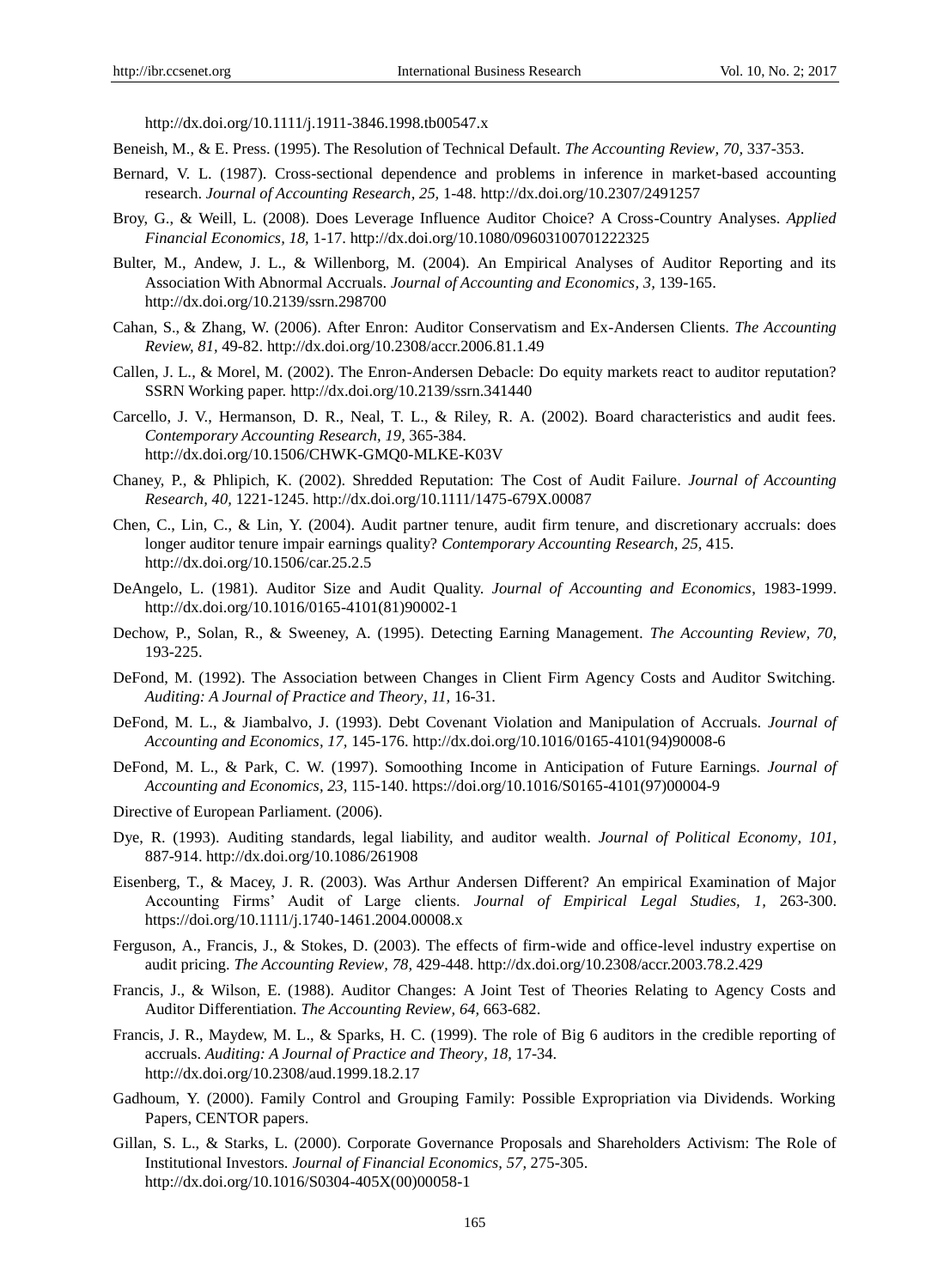- Guedhami, O., & Pittman, J. (2006). Ownership Concentration in Privatized Firms: The Role of Disclosure Standards, Auditor Choice, and Auditing Infrastructure. *Journal of Accounting Research, 44,* 889-929. <http://dx.doi.org/10.1111/j.1475-679X.2006.00219.x>
- Jeong, S.W., & Rho, J. (2004). Big Six Auditors and Audit Quality: The Korean Evidence. *The International Journal of Accounting, 39,*175-196.<http://dx.doi.org/10.1016/j.intacc.2004.02.001>
- Jones, J. (1991). Earnings management during import relief investigations. *Journal of Accounting Research, 29,*  193-228.<http://dx.doi.org/10.2307/2491047>
- Kane, G. D., & Velury, U. (2004). The role of institutional ownership in the market for auditing services: An empirical investigation. *Journal of Business Research, 57,* 976-983. [http://dx.doi.org/10.1016/S0148-2963\(02\)00499-X](http://dx.doi.org/10.1016/S0148-2963(02)00499-X)
- Koh, P. S. (2007). Institutional Investor Type, Earnings Management and Benchmark Beaters. *Journal of Accounting and Public Policy, 26,* 267-299.<http://dx.doi.org/10.1016/j.jaccpubpol.2006.10.001>
- Kothari, S. P., Leone, A. J., & Wasley, C. E (2005). Performance Matched Discretionary Accruals measures. *Journal of Accounting and Economics, 39,* 163-197[. http://dx.doi.org/10.1016/j.jacceco.2004.11.002](http://dx.doi.org/10.1016/j.jacceco.2004.11.002)
- Krishnamurthy, S., Zhou, J., & Zhou, N. (2002). Auditor reputation, Auditor Independence and The Stock Market Reaction to Andersen's Clients. SSRN Working paper. http://dx.doi.org/10.2139/ssrn.348960
- La Porta, R. F., Lopez-de-Silvanes, A., Shleifer, A., & Vishny, R. W. (1998). Law and finance. *Journal of Political Economy, 106,* 1113-1155.<http://dx.doi.org/10.1086/250042>
- Lakhal, F. (2006). Les Mécanismes de Gouvernement d'Entreprise et la Publication Volontaire des Résultats en France. *Comptabilité –Contrôle –Audit, 12,* 69-92. https://doi.org/10.3917/cca.122.0069
- Lennox, C. (2005). Management ownership and audit firm size. *Contemporary Accounting Research, 22,* 205-227.<http://dx.doi.org/10.1506/K2CG-U6V0-NPTC-EQBK>
- Lin, Z. J., & Liu, M. (2009). The Impact of Corporate Governance on the Auditor Choice: Evidence From China. *Journal of International Accounting, Auditing and Taxation, 18,* 44-59. <http://dx.doi.org/10.1016/j.intaccaudtax.2008.12.005>
- Maug, E. (1998). Large shareholders as monitors: is there a trade-of between liquidity and control? *Journal of Finance, 53,* 65-98.<http://dx.doi.org/10.1111/0022-1082.35053>
- McConnell, J. J. H., & Servaes, H. (1990). Additional evidence on equity ownership and corporate value. *Journal of Financial Economics, 27,* 595-612[. http://dx.doi.org/10.1016/0304-405X\(90\)90069-C](http://dx.doi.org/10.1016/0304-405X(90)90069-C)
- Nelson, K. K., Price, R. A., & Rountree, B. R. (2008). The market reaction to Arthur Andersen's role in the Enron scandal: Loss of reputation or confounding effects? *Journal of Accounting and Economics, 46*(2), 279-293.<http://dx.doi.org/10.1016/j.jacceco.2008.09.001>
- Palmrose, Z. V. (1988). An analysis of auditor litigation and audit service quality. *The Accounting Review, 55,*  55-73.
- Piot, C. (2001). Agency costs and audit quality: Evidence from France. *The European Accounting Review, 10,*  461-499.<http://dx.doi.org/10.1080/713764630>
- Piot, C. (2003). Coûts d'agence et Changements des Commissaires Aux Comptes: Une approche Empirique. *Comptabilité -Contrôle –Audit, 2,* 5-30. https://doi.org/10.3917/cca.092.0005
- Reed, B. J., Trombley, M. A., & Dhaliwal, D. S. (2000). Demand for Audit Quality: The case of Laventhol and Horwath's auditees. *Journal of Accounting, Auditing and Finance, 2,* 183-198.
- Schleifer, A., & Vishny, R. (1997). A survey of corporate governance. *Journal of Finance, 52,* 737-783. <http://dx.doi.org/10.1111/j.1540-6261.1997.tb04820.x>
- Simunic, D., & Stein, M. (1987). Product differentiation in auditing: auditor choice in the market for unseasoned new issues. *The Canadian Certified General Accountants' Research Foundation*.
- Smith, M. P. (1996). Shareholders Activism by Institutional Investor: Evidence From CaalPERS. *The Journal of Finance, 51,* 227-252.<http://dx.doi.org/10.1111/j.1540-6261.1996.tb05208.x>
- Subramanyam, K. R. (1996). The Pricing of Discretionary Accruals. *Journal of Accounting Economics, 22,*  249-282. [http://dx.doi.org/10.1016/S0165-4101\(96\)00434-X](http://dx.doi.org/10.1016/S0165-4101(96)00434-X)
- Wall Street Journal. (1995a). Nine CONCERNS NAMED by Big Pension Fund as underperformers. February 3,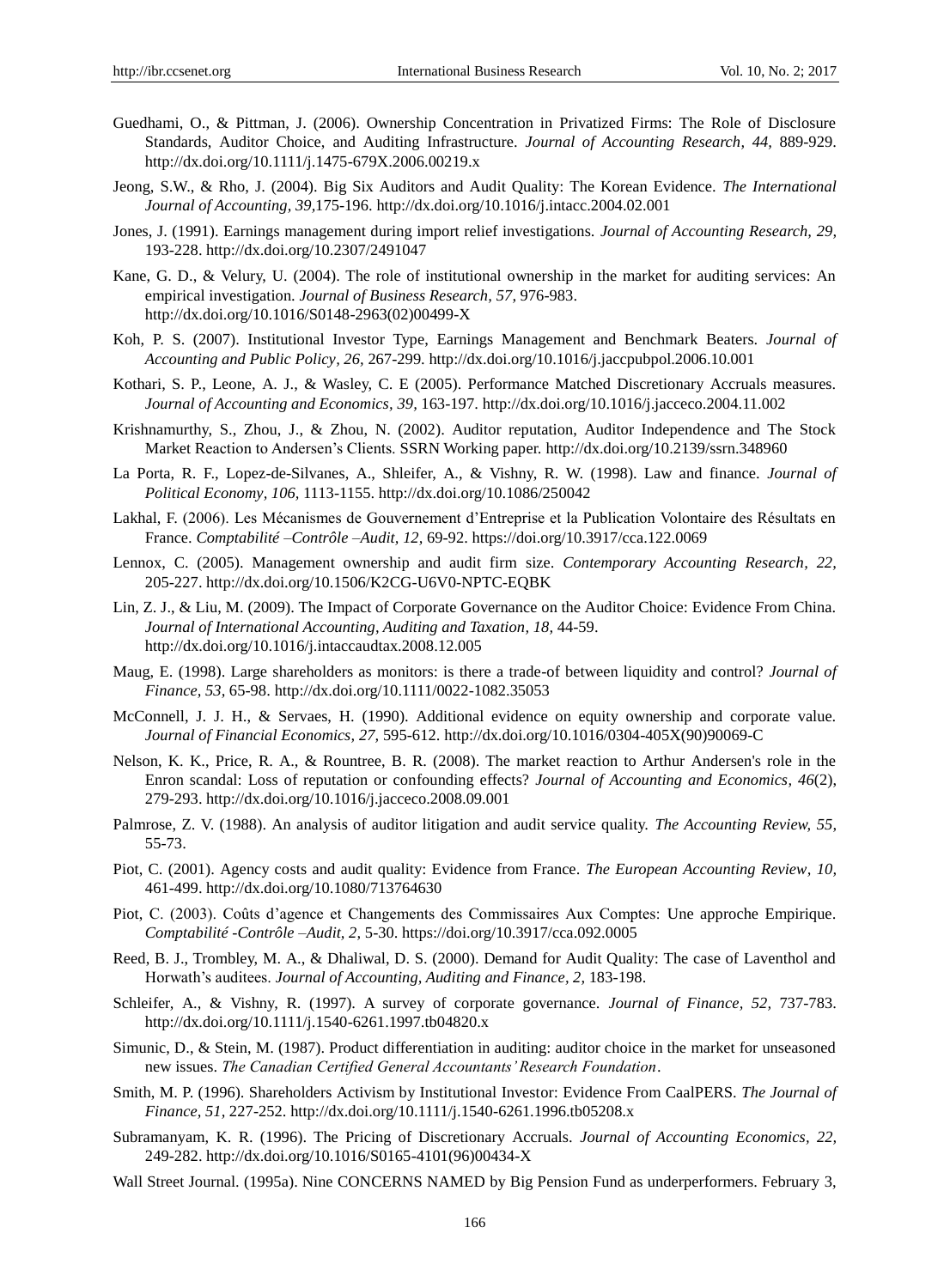#### $C2.$

- Wall Street Journal. (1996a). Law-legal beat: CALpers wins a lead role in suit over Grace's severance packages. September 12, C12.
- Wall Street Journal. (1997). CALpers targets Apple, Reebok, others in its latest list of worst performers. February 11, C5.
- Wang, Q., Wong, T. J., & Lijun, X. (2008). State Ownership, The Institutional Environment, and Auditor Choice: Evidence From China. *Journal of Accounting and Economics, 46,* 112-134. https://doi.org/10.1016/j.jacceco.2008.04.001

Watts, R., & Zimmerman, J. L. (1986). Positive Accounting Theory Prentice Hall. Englewood Cliffs (NJ).

# **APPENDIX A: RISK COMPUTATION USING WORLDSCOPE DATABASE**

## **Operating Risk**

$$
O RISK = \sigma
$$
\n
$$
\Delta \text{ operating income [1.250]_t} \text{ for t } = 4 \text{ to 0.}
$$
\n
$$
Total assets [2.9991]_{t-1}
$$

**Total Risk**

$$
T RISK = \sigma
$$
\n
$$
T RISK = \sigma
$$
\n
$$
T RISK = \sigma
$$
\n
$$
T RISK = \sigma
$$
\n
$$
T RISK = \sigma
$$
\n
$$
T RISK = \sigma
$$
\n
$$
T total Assets [2.999] - Common Equity [3.501] + Closing Price [5.301] * Common share outstanding [5.001]]t-1
$$

 $t = -4$  to 0.

*Note***:** [Worldscope items between brackets]

**Correlation matrices: Institutional shareholders and Auditor choice**

|              | Big4     | Invest   | Ltd      | Asset    | Age      | Size     | <b>ORG</b> | <b>GRW</b> | TRisk    | ORisk    | <b>MOM</b> | <b>ROA</b> |
|--------------|----------|----------|----------|----------|----------|----------|------------|------------|----------|----------|------------|------------|
| Big 4        | 1.000    |          |          |          |          |          |            |            |          |          |            |            |
| Invest       | $-0.064$ | 1.000    |          |          |          |          |            |            |          |          |            |            |
| Ltd          | $-0.057$ | $-0.062$ | 1.000    |          |          |          |            |            |          |          |            |            |
| Assets       | 0.087    | 0.071    | 0.082    | 1.000    |          |          |            |            |          |          |            |            |
| Age          | $-0.035$ | 0.059    | 0.075    | 0.286    | 1.000    |          |            |            |          |          |            |            |
| Size         | 0.106    | 0.065    | $-0.076$ | 0.319    | 0.380    | 1.000    |            |            |          |          |            |            |
| <b>ORG</b>   | 0.137    | $-0.062$ | 0.064    | 0.303    | 0.406    | 0.760    | 1.000      |            |          |          |            |            |
| <b>GRW</b>   | $-0.012$ | $-0.106$ | $-0.031$ | $-0.126$ | $-0.151$ | $-0.173$ | $-0.138$   | 1.000      |          |          |            |            |
| <b>TRisk</b> | 0.035    | $-0.070$ | 0.031    | $-0.053$ | $-0.048$ | $-0.200$ | $-0.036$   | 0.075      | 1.000    |          |            |            |
| ORisk        | 0.089    | $-0.026$ | 0.011    | 0.017    | 0.142    | 0.051    | 0.126      | 0.020      | 0.321    | 1.000    |            |            |
| <b>MOM</b>   | $-0.038$ | $-0.020$ | $-0.050$ | 0.031    | $-0.061$ | $-0.013$ | $-0.065$   | $-0.012$   | 0.016    | 0.061    | 1.000      |            |
| <b>ROA</b>   | $-0.056$ | 0.006    | 0.298    | 0.049    | 0.108    | $-0.026$ | 0.038      | $-0.070$   | $-0.103$ | $-0.051$ | $-0.020$   | 1.000      |

*Big 4*: Dummy variable, which equals 1 if the auditor is one of the Big Four, 0 otherwise; *INST*: Major institutional ownership percentage *LRD*: Long term debt to total assets; *ASTR*: Gross Property Plant and Equipment to total assets; *AGE*: Corporation age since the foundation date; *SIZE*: Natural logarithm of total assets; *SIZE*<sup>2</sup>: Square o size; ORG: Square roots of total employers numbers; GRW: (Total sales of next year divided by total sales of current year) -1; *T RISK*: Total risk (see Appendix 1); *O RISK*: Operating Risk (see Appendix 1); *MOM*: Dummy variable, which equals 1 if the firm is listed on more than one market, 0 otherwise; *ROA*: Return on Assets.

*Note: We find a high correlation between ORG and Size variables; we adopt the Variance Inflation Factor method (VIF). We find that the multicoliniarity between this two variables does not affect the regression result (VIF=1.73).*